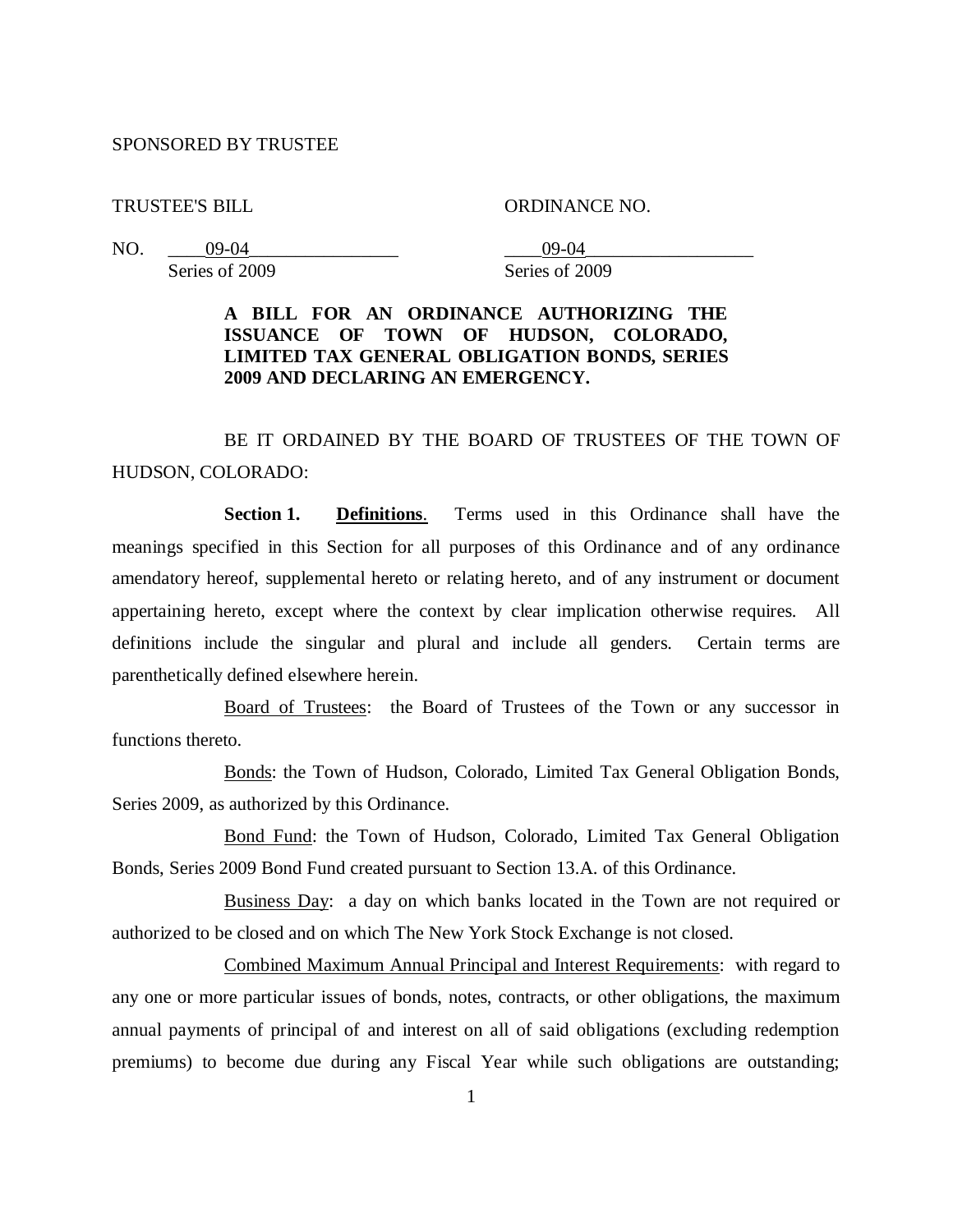provided that (i) such computation shall assume the redemption and payment of obligations subject to mandatory redemption, but shall be made without regard to any right of optional redemption which has not been exercised; (ii) such computation shall be made without regard to any right of acceleration of any obligations unless at the time of the computation such obligations have been accelerated thereunder; and (iii) for obligations which bear a variable interest rate, such computation shall be made upon the assumption that the obligations bear a rate 2% higher than the rate then borne by such obligations.

Continuing Disclosure Certificate: the Continuing Disclosure Certificate executed by the Town in connection with the issuance of the Bonds, which constitutes an undertaking pursuant to Rule 15c2-12 promulgated by the U.S. Securities and Exchange Commission.

County: Weld County, Colorado.

C.R.S.: the Colorado Revised Statutes, as amended and supplemented as of the date hereof.

DTC: The Depository Trust Company, New York, New York, and its successors and assigns.

Election: the election held within the Town on November 4, 2008.

Federal Securities: only direct obligations of, or obligations the principal of and interest on which are unconditionally guaranteed by, the United States (or ownership interests in any of the foregoing) and which are not callable prior to their scheduled maturities by the issuer thereof.

Fiscal Year: the twelve (12) months commencing on the first day of January of any calendar year and ending on the thirty-first day of December of such calendar year, or such other twelve month period as may from time to time be lawfully designated by the Board as the Fiscal Year of the Town.

Letter of Representations: the letter of representations from the Town to DTC to induce DTC to accept the Bonds as eligible for deposit at DTC.

Limited Mill Levy means an ad valorem mill levy (a mill being equal to 1/10 of 1¢) imposed upon all taxable property in the Town each year at a rate sufficient to produce revenues to pay the principal of, premium if any, and interest on the Bonds which is due and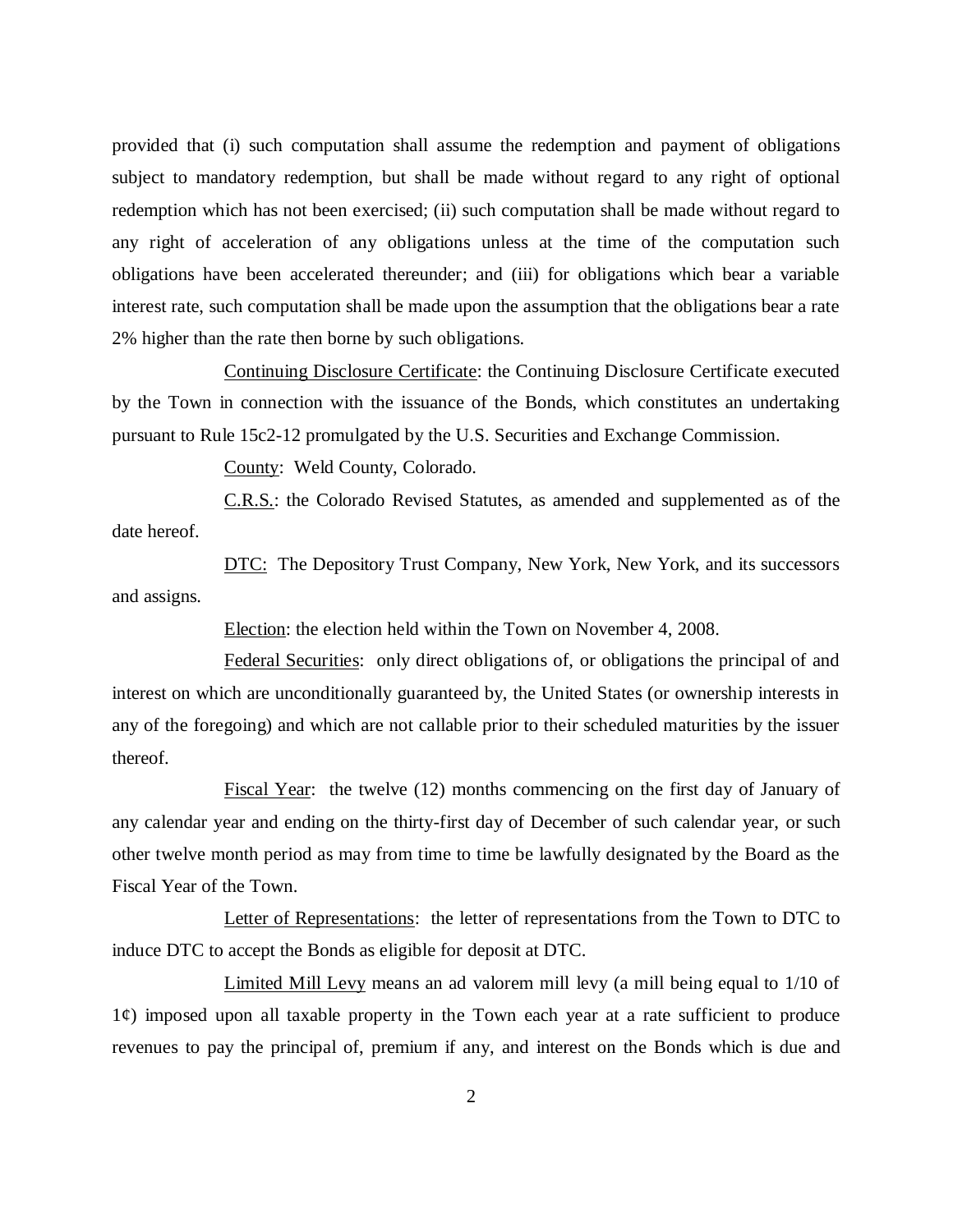payable in such year and to fund the Reserve Fund in the amount of the Reserve Fund Requirement, but not in excess of 15.966 mills.

Mayor: the Mayor of the Town.

Mayor Pro Tem: the Mayor Pro Tem of the Town.

Official Statement: the Official Statement delivered in connection with the original pricing and sale of the Bonds.

Ordinance: this Ordinance of the Town, which provides for the issuance and delivery of the Bonds.

Outstanding: as of any date of calculation, all Bonds theretofore executed, issued and delivered by the Town except:

> (1) Bonds theretofore canceled by the Town, Registrar or Paying Agent, or surrendered to the Town, Registrar or Paying Agent for cancellation;

> (2) Bonds in lieu of or in substitution for which other Bonds shall have been executed, issued and delivered by the Town and authenticated by the Registrar unless proof satisfactory to the Registrar is presented that any such Bonds are duly held by the lawful registered owners thereof; or

(3) Bonds deemed to have been paid as provided in Section 19 hereof.

Owner or Registered Owner: the registered owner of any Bond as shown on the registration records kept by the Registrar.

Parity Bonds: bonds, notes, interim securities, or other obligations payable from all or any part of the revenues generated by the Limited Mill Levy and having a lien thereon which is on a parity with the lien of the Bonds.

Paying Agent: UMB Bank, n.a., Denver, Colorado, or its successors and assigns, acting as paying agent with respect to the Bonds.

Person: any individual, firm, partnership, corporation, company, association, joint-stock association or body politic; and the term includes any trustee, receiver, assignee or other similar representative thereof.

Preliminary Official Statement: the Preliminary Official Statement relating to the Bonds.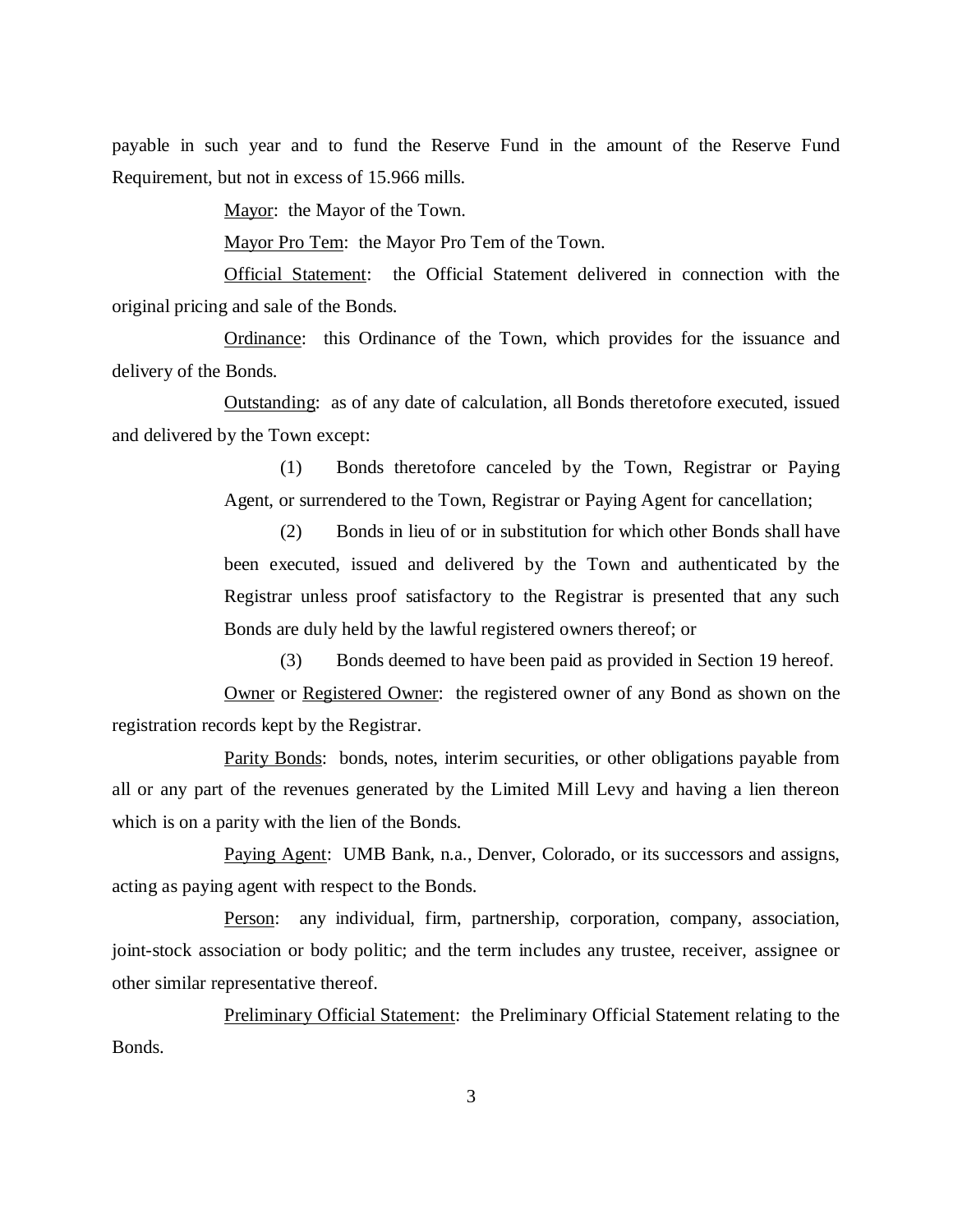Principal Operations Office: the principal operations office of the Registrar or Paying Agent, as the case may be, as designated in writing to the Town.

Project: means the construction of street improvements, as more fully described in the election question approved by the registered electors of the Town at the Election, and payment of the costs of issuance of the Bonds.

Purchase Contract means the Bond Purchase Agreement between the Town and the Underwriter.

Record Date: means the fifteenth day (whether or not a Business Day) of the calendar month immediately preceding such interest payment date.

Registrar: UMB Bank, n.a., Denver, Colorado, or its successors and assigns, acting as registrar with respect to the Bonds.

Registrar and Paying Agent Agreement: the Registrar and Paying Agent Agreement between the Town and the Registrar.

Reserve Fund: the fund created pursuant to Section 15 hereof.

Reserve Fund Requirement: the amount set forth in the Sale Certificate which is to be accumulated and/or maintained in the Reserve Fund, if any.

Sale Certificate: the certificate executed by the Mayor or the Town Administrator dated on or before the date of delivery of the Bonds, setting forth the determinations made by the Mayor or the Town Administrator pursuant to the authority delegated by this Ordinance, including without limitation: (i) the rates of interest on the Bonds, (ii) the conditions on which and the prices at which the Bonds may be called for redemption; (iii) the existence and amount of any capitalized interest or reserve fund; (iv) the price at which the Bonds will be sold; (v) the principal amount and denominations of the Bonds; (vi) the amount of principal of the Bonds maturing on each date; (vii) the dates on which principal and interest will be paid and the first interest payment date; and (viii) whether the payment of principal of and interest on the Bonds will be secured by a municipal bond insurance policy, all subject to the parameters and restrictions contained in this Ordinance.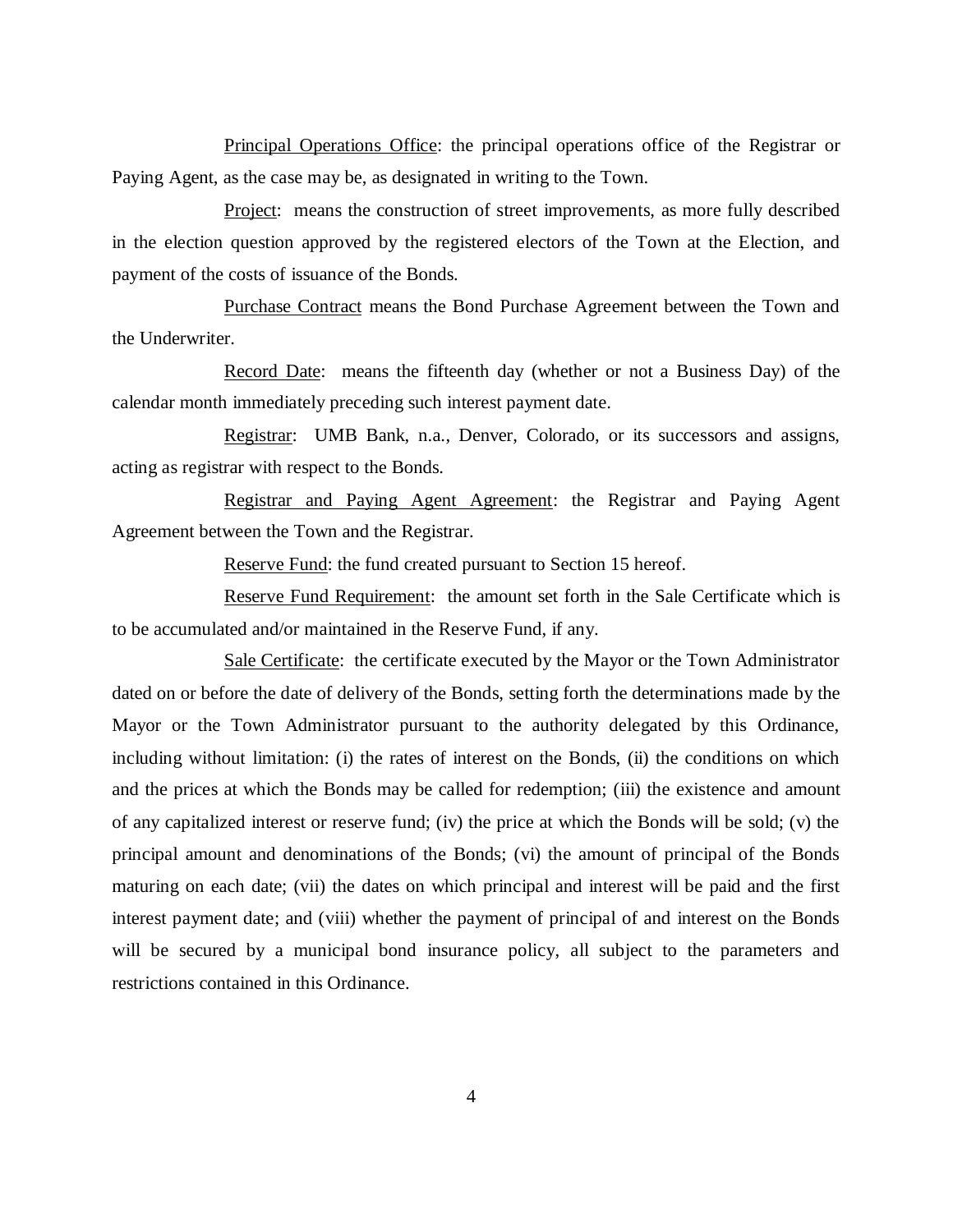Special Record Date: a special date fixed to determine the names and addresses of registered owners for purposes of paying interest on a special interest payment date for the payment of defaulted interest, all as further provided in Section 5 hereof.

State: the State of Colorado.

Supplemental Act: the Supplemental Public Securities Act, constituting Title 11, Article 57, Part 2, C.R.S.

Tax Code: the Internal Revenue Code of 1986, as amended to the date of delivery of the Bonds, and any regulations promulgated thereunder.

Term Bonds: Bonds that are payable on or before their specified maturity dates from sinking fund payments established for that purpose and calculated to retire such Bonds on or before their specified maturity dates.

Town: the Town of Hudson, Colorado.

Town Administrator: duly appointed and acting administrator of the Town.

Town Clerk: the Town Clerk of the Town or, in his or her absence, the deputy Town Clerk of the Town.

Underwriter: George K. Baum & Company.

#### **Section 2. Recitals.**

A. The Town is a statutory town duly existing under the Constitution and laws of the State of Colorado.

B. Pursuant to Section 31-15-302(1)(d)(I), C.R.S., the Town is authorized to contract indebtedness on behalf of the Town and upon the credit thereof by issuing bonds for any public purpose subject to the approval of the registered electors of the Town at an election.

C. At the Election, the voters within the Town approved the issuance of debt in an aggregate amount not exceeding \$5,000,000 pursuant to the following bond question:

SHALL TOWN OF HUDSON DEBT BE INCREASED \$5,000,000, WITH A REPAYMENT COST OF \$11,700,000, WITHOUT RAISING ANY TAXES OF THE TOWN; SUCH DEBT TO CONSIST OF GENERAL OBLIGATION BONDS, REVENUE BONDS OR OTHER OBLIGATIONS ISSUED OR INCURRED FOR THE PURPOSE OF FINANCING ALL OR ANY PART OF THE COSTS OF ACQUIRING, CONSTRUCTING, INSTALLING, COMPLETING, AND OTHERWISE PROVIDING STREET IMPROVEMENTS INCLUDING CURBS, GUTTERS, CULVERTS, OTHER DRAINAGE AND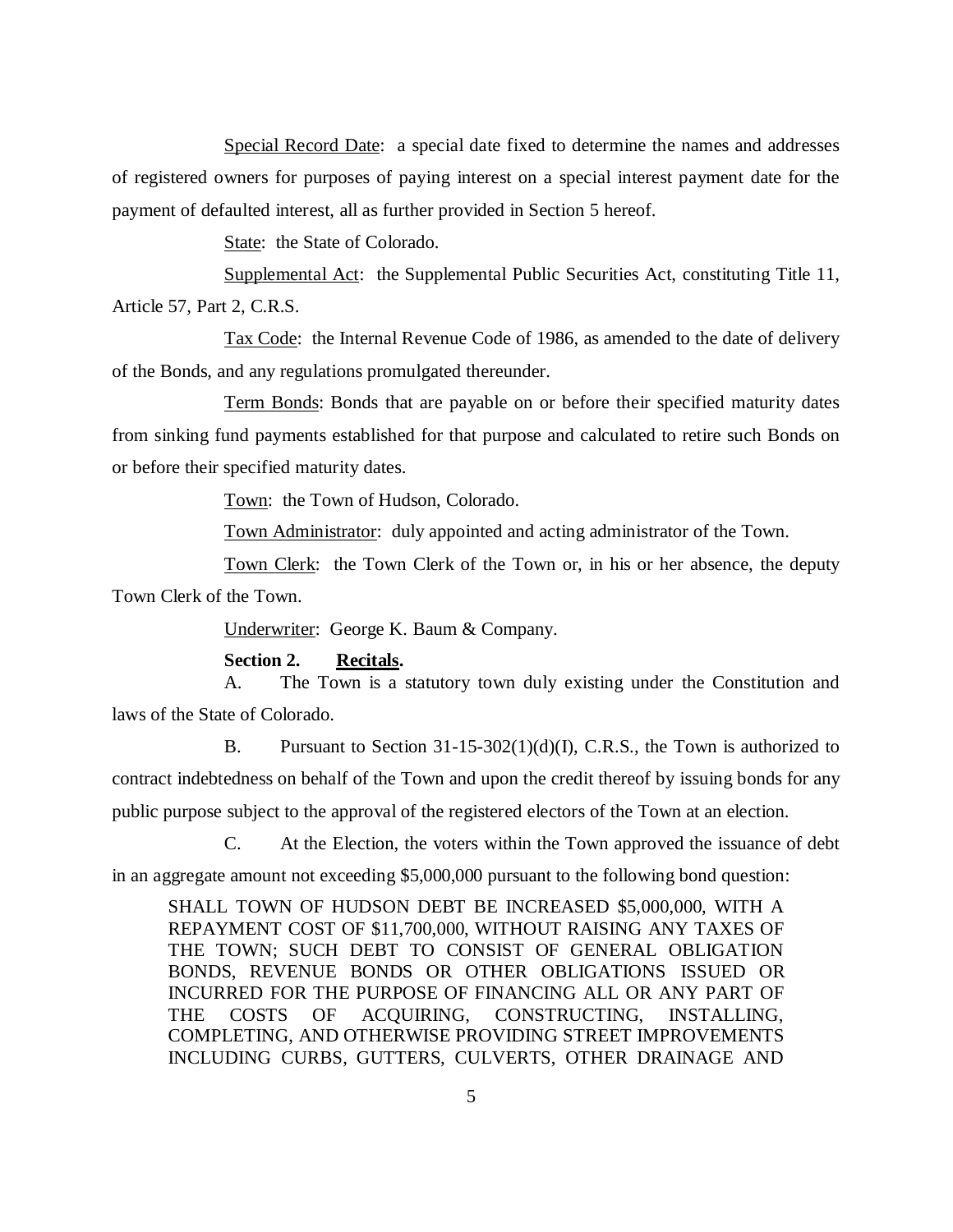UTILITY IMPROVEMENTS, SIDEWALKS, BRIDGES, PAVING, LIGHTING, GRADING, LANDSCAPING, AND OTHER STREET IMPROVEMENTS, TOGETHER WITH ALL NECESSARY, INCIDENTAL, AND APPURTENANT FACILITIES, EQUIPMENT, LAND, AND EASEMENTS, AND EXTENSIONS OF AND IMPROVEMENTS TO SAID FACILITIES, SUCH DEBT TO BEAR INTEREST AT A NET EFFECTIVE INTEREST RATE NOT IN EXCESS OF 6.75% PER ANNUM, SUCH INTEREST TO BE PAYABLE AT SUCH TIME OR TIMES AND WHICH MAY COMPOUND PERIODICALLY AS MAY BE DETERMINED BY THE TOWN BOARD, SUCH DEBT TO BE SOLD IN ONE SERIES OR MORE AT A PRICE ABOVE, BELOW, OR EQUAL TO THE PRINCIPAL AMOUNT OF SUCH DEBT AND ON SUCH TERMS AND CONDITIONS AS THE TOWN MAY DETERMINE, INCLUDING PROVISIONS FOR REDEMPTION OF THE DEBT PRIOR TO MATURITY WITH OR WITHOUT PAYMENT OF PREMIUM IN AN AMOUNT NOT IN EXCESS OF 3% OF THE PRINCIPAL AMOUNT BEING REDEEMED, SUCH DEBT TO BE PAID FROM ANY LEGALLY AVAILABLE MONEYS OF THE TOWN, INCLUDING THE PROCEEDS OF AD VALOREM PROPERTY TAXES, SALES TAXES OR OTHER REVENUES; AND SHALL THE TOWN BE AUTHORIZED TO ISSUE DEBT TO REFUND THE DEBT AUTHORIZED IN THIS QUESTION, PROVIDED THAT AFTER THE ISSUANCE OF SUCH REFUNDING DEBT THE TOTAL OUTSTANDING PRINCIPAL AMOUNT OF ALL DEBT ISSUED PURSUANT TO THIS QUESTION DOES NOT EXCEED THE MAXIMUM PRINCIPAL AMOUNT SET FORTH ABOVE, AND PROVIDED FURTHER THAT ALL DEBT ISSUED BY THE TOWN PURSUANT TO THIS QUESTION IS ISSUED ON TERMS THAT DO NOT EXCEED THE REPAYMENT COSTS AUTHORIZED IN THIS QUESTION?

D. The Town has not previously authorized or issued any of the debt authorized at the Election.

E. Pursuant to Section  $31-15-302(1)(d)(II)$ , C.R.S, the total outstanding indebtedness of the Town may not exceed 3% of the actual valuation of taxable property within the Town as determined by the county assessor. Based on the Town's certified 2008 actual value of \$86,929,545, the Town's debt limit is \$2,607,886. The issuance of the Bonds will not cause the Town to exceed that amount.

F. Pursuant to Article X, Section 20(4) of the State Constitution, the Bonds may not be sold on terms which exceed the maximum principal and repayment cost amounts described in the ballot question or in the notice sent to voters, which were \$5,000,000 maximum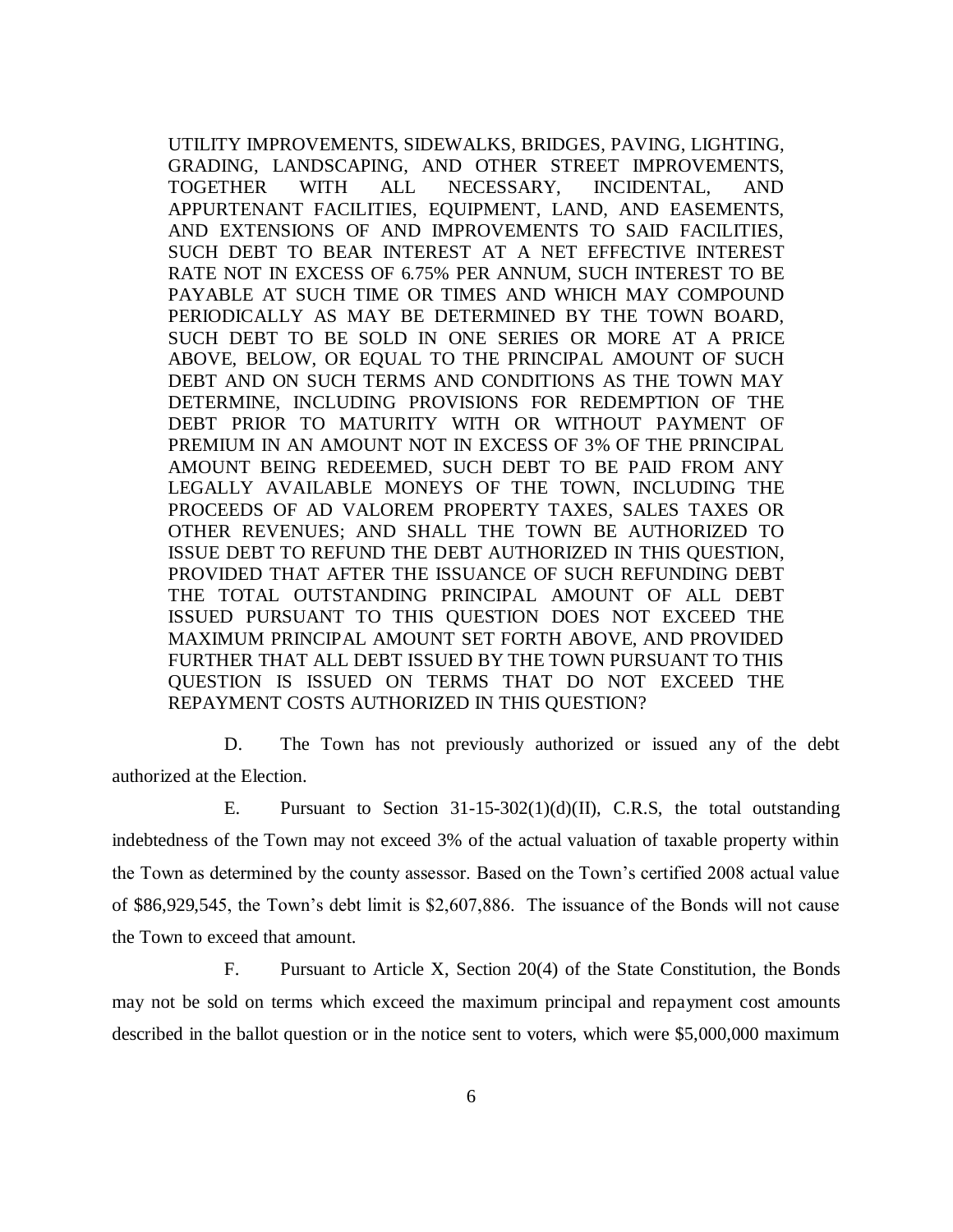principal amount of bonds, \$555,112 maximum annual repayment cost, and \$11,700,000 maximum total repayment cost.

G. The Board of Trustees has determined and hereby declares that it is in the Town's best interest to effect the Project.

H. There have been filed with the Town Clerk the proposed forms of the following documents: (i) the Registrar Agreement; (ii) the Continuing Disclosure Certificate; (iii) the Bond Purchase Agreement; (iv) the Letter of Representations; and (v) the Preliminary Official Statement.

I. The Board of Trustees desires to cause the Bonds to be issued, to authorize and direct the application of the proceeds thereof as set forth herein, and to provide security for the payment thereof, all in the manner set forth below.

**Section 3. Ratification.** All actions heretofore taken (not inconsistent with the provisions of this Ordinance) by the Board of Trustees and other officers of the Town relating to the Project and the sale and issuance of the Bonds for the purposes provided herein are ratified, approved and confirmed.

#### **Section 4. Authorization of the Bonds.**

A. In accordance with the Constitution and laws of the State and the provisions of this Ordinance, and for the purpose of defraying the cost of the Project, the Town hereby authorizes to be issued its "Town of Hudson, Colorado, Limited Tax General Obligation Bonds, Series 2009," in the aggregate principal amount provided in the Sale Certificate, subject to the parameters and restrictions contained in this Ordinance.

B. Section 11-57-204 of the Supplemental Act provides that a public entity, including the Town, may elect in an act of issuance to apply all or any of the provisions of the Supplemental Act. The Board of Trustees hereby elects to apply all of the Supplemental Act to the Bonds.

C. Either the Mayor or the Town Administrator is hereby independently authorized and directed to execute and deliver the Sale Certificate and to make and approve the final determinations contained therein, subject to the parameters and restrictions of this Ordinance. The Board of Trustees hereby delegates to the Mayor or the Town Administrator the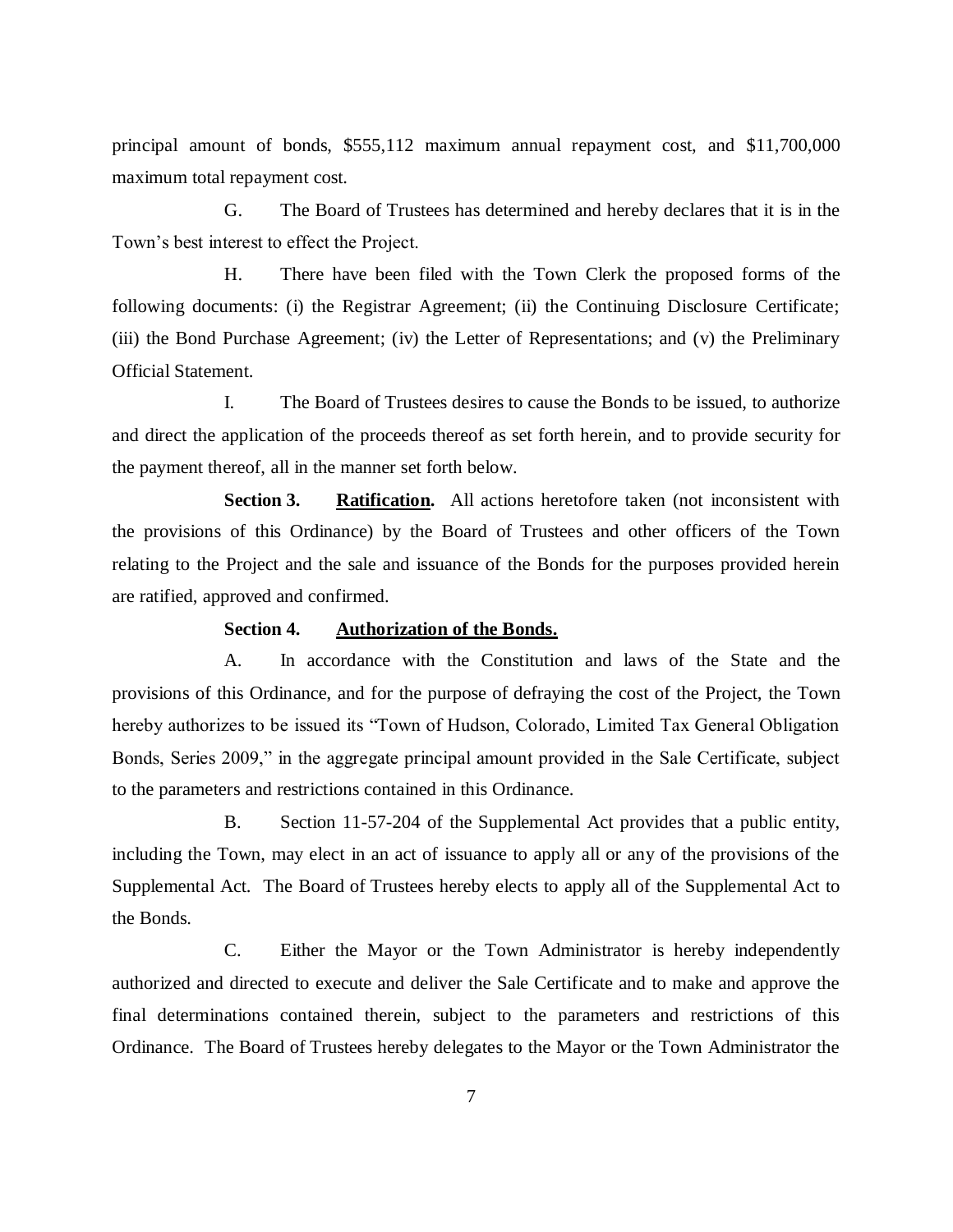authority to make any and all determinations authorized pursuant to Section 11-57-205 of the Supplemental Act. Either the Mayor or Town Administrator is hereby authorized to determine if obtaining municipal bond insurance is in the best interests of the Town, and if so, to select a bond insurer to issue a municipal bond insurance policy, execute a commitment relating to the same and execute any related documents or agreements required by such commitment.

**Section 5. Bond Details.** Subject to the provision of Section 11 hereof, the Bonds shall be issued in fully registered form (i.e., registered as to both principal and interest) initially registered in the name of Cede & Co. as nominee for The Depository Trust Company, New York, New York, as securities depository for the Bonds. The Bonds shall be dated as of the date of delivery, shall be issued in denominations of \$5,000 or any integral multiple thereof (provided that no Bond may be in a denomination which exceeds the principal coming due on any maturity date, and no individual Bond will be issued for more than one maturity) and shall be numbered in such manner as the Registrar may determine.

The Bonds shall mature, bear interest from their dated date to maturity and be sold, all as provided in the Sale Certificate; provided that (a) the aggregate principal amount of the Bonds shall not exceed \$2,200,000; (b) the maximum net effective interest rate of the Bonds shall not exceed 6.75% as hereby determined by the Board of Trustees; (c) the Bonds shall mature no later than December 1, 2037; (d) the purchase price of the Bonds shall not be less than 95%; (e) the maximum annual repayment cost of the Bonds shall not exceed the maximum annual repayment cost limitation of the Election properly allocable to the Bonds; (f) the maximum total repayment cost of the Bonds shall not exceed the total repayment cost limitation of the Election properly allocable to the Bonds; (g) the first optional redemption date on the Bonds shall not be later than December 1, 2019; (h) the optional redemption price shall not exceed 100%. Interest on the Bonds shall be calculated on the basis of a 360-day year of twelve 30-day months, payable semiannually on June 1 and December 1, commencing on the date provided in the Sale Certificate.

The principal of and premium, if any, on any Bond shall be payable to the Registered Owner thereof as shown on the registration records kept by the Registrar at the Principal Operations Office, upon maturity thereof and upon presentation and surrender at the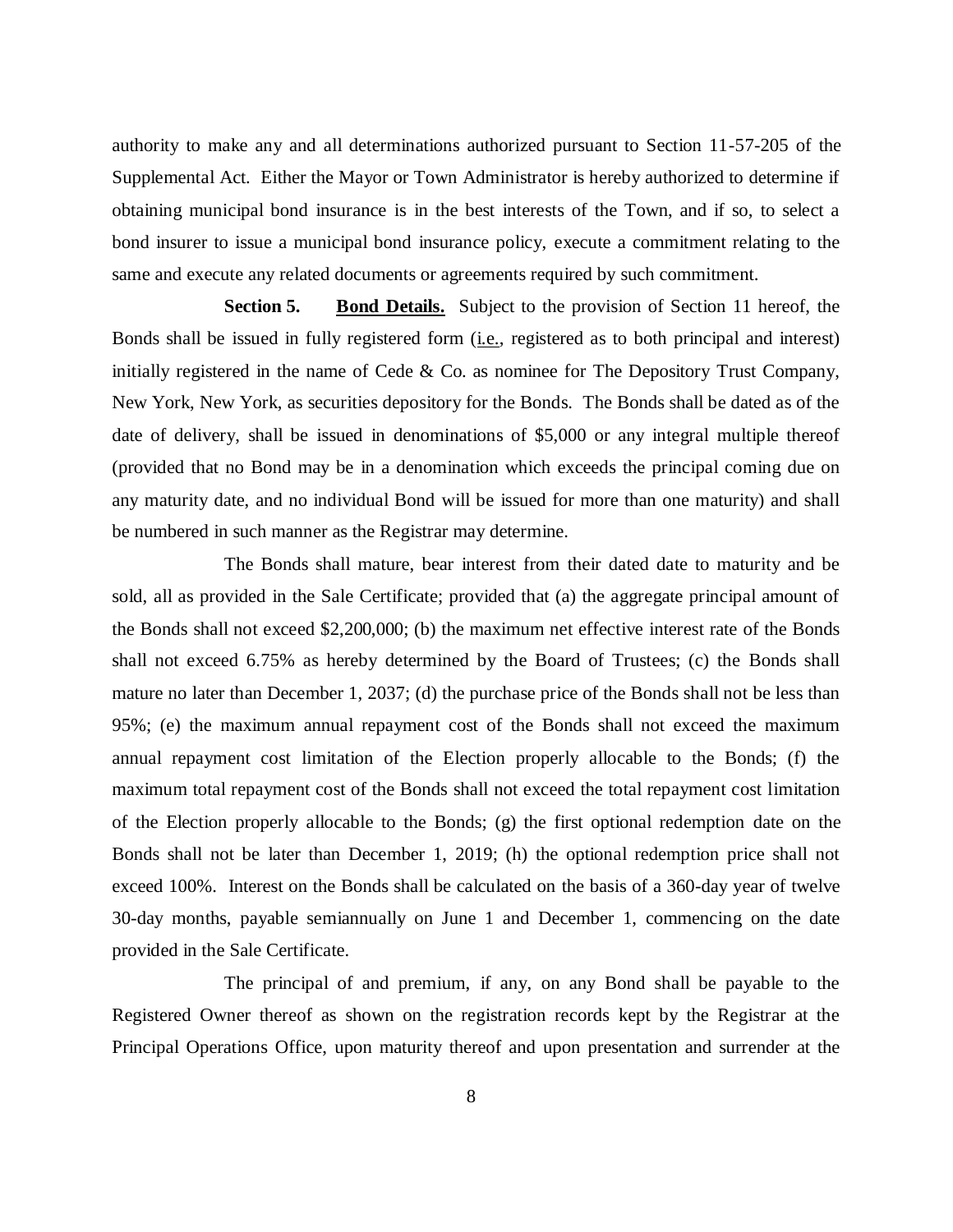Principal Operations Office of the Paying Agent. If any Bond shall not be paid upon such presentation and surrender at or after maturity, it shall continue to draw interest at the same interest rate borne by said Bond until the principal thereof is paid in full. Payment of interest on any Bond shall be made by check or draft mailed by the Paying Agent, on or before each interest payment date (or, if such interest payment date is not a Business Day, on or before the next succeeding Business Day), to the Registered Owner thereof at the address shown on the registration records kept by the Registrar at the close of business on the Record Date for such interest payment date; but any such interest not so timely paid shall cease to be payable to the person who is the Registered Owner thereof at the close of business on the Record Date and shall be payable to the person who is the Registered Owner thereof at the close of business on a Special Record Date for the payment of any such defaulted interest. Such Special Record Date and the interest payment date for such interest shall be fixed by the Registrar whenever moneys become available at the Paying Agent for payment of the defaulted interest.

Notice of the Special Record Date and the interest payment date for the defaulted interest shall be given to the Registered Owners of the Bonds on a date selected by the Registrar, not less than ten days prior to the Special Record Date, by first-class mail to each such Registered Owner as shown on the Registrar's registration records stating the date of the Special Record Date and the date fixed for the payment of the defaulted interest. The Paying Agent may make payments of interest on any Bond by such alternative means as may be mutually agreed to between the Owner of such Bond and the Paying Agent (provided, however, that the Town shall not be required to make funds available to the Paying Agent prior to the interest payment dates stated in the Registrar and Paying Agent Agreement). All such payments shall be made in lawful money of the United States of America without deduction for the services of the Paying Agent or Registrar.

#### **Section 6. Prior Redemption.**

A. The Bonds designated in the Sale Certificate will be subject to redemption at the option of the Town from any legally available funds on the dates set forth in the Sale Certificate in whole, or in part from any maturities, in any order of maturity and by lot within a maturity from Bonds of the same maturity and interest rate, in such manner as the Town may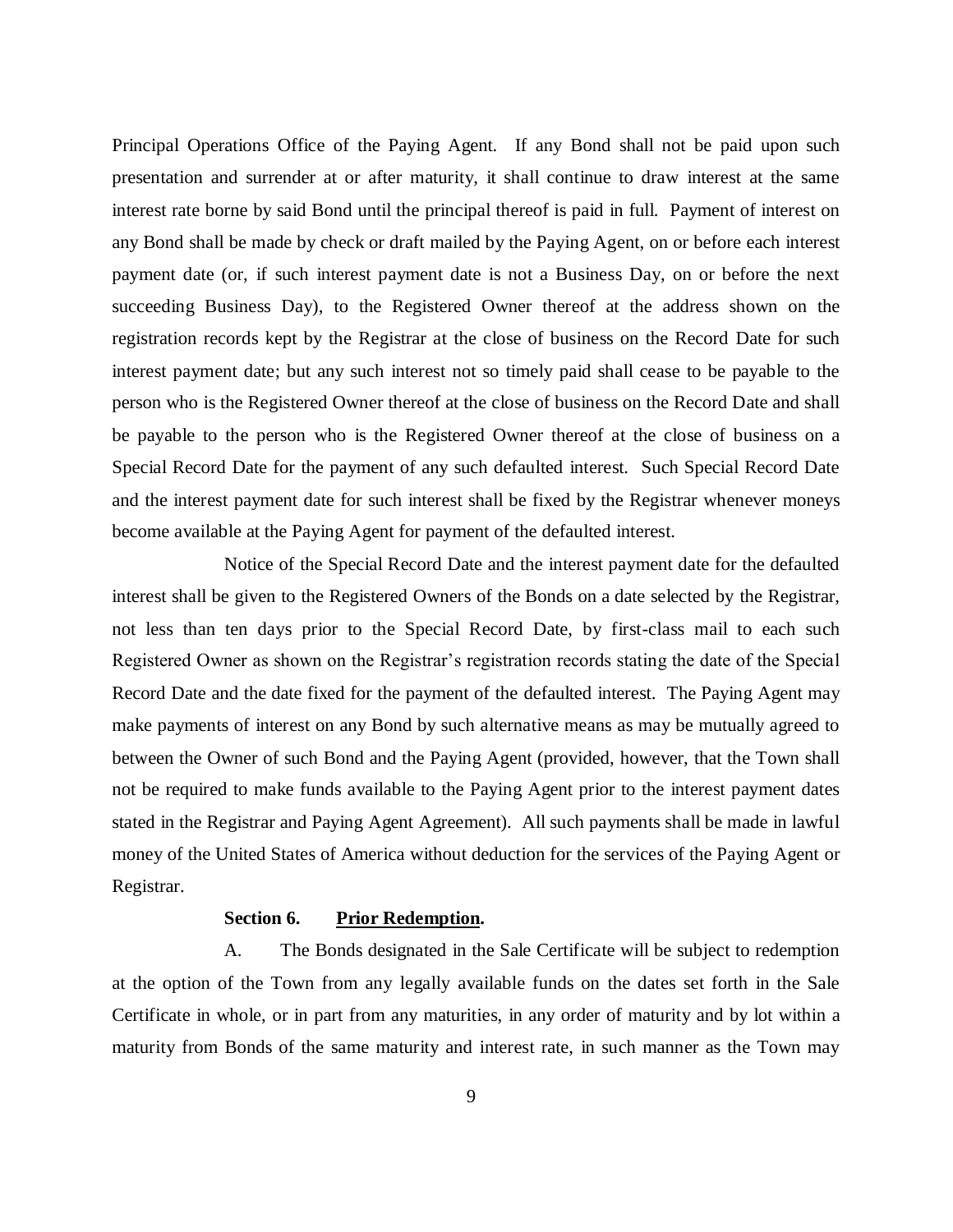determine (giving proportionate weight to Bonds in denominations larger than \$5,000), at the price set forth in the Sale Certificate, subject to the parameters and restrictions of this Ordinance.

B. The Term Bonds, if any, shall be subject to mandatory sinking fund redemption at the times, in the amounts and at the prices provided in the Sale Certificate.

On or before the thirtieth day prior to each such sinking fund payment date, the Registrar shall proceed to call the Term Bonds (or any Term Bond or Term Bonds issued to replace such Term Bonds) for redemption from the sinking fund on the next December 1, and give notice of such call without other instruction or notice from the Town.

At its option, to be exercised on or before the sixtieth day next preceding each such sinking fund redemption date, the Town may (a) deliver to the Registrar for cancellation Term Bonds subject to mandatory sinking fund redemption on such date in an aggregate principal amount desired or (b) receive a credit in respect of its sinking fund redemption obligation for any Term Bonds of the maturity subject to mandatory sinking fund redemption on such date, which prior to said date have been redeemed (otherwise than through the operation of the sinking fund) and canceled by the Registrar and not theretofore applied as a credit against any sinking fund redemption obligation. Each Term Bond so delivered or previously redeemed will be credited by the Registrar at the principal amount thereof on the obligation of the Town on such sinking fund redemption date and the principal amount of Term Bonds to be redeemed by operation of such sinking fund on such date will be accordingly reduced. The Town will on or before the sixtieth day next preceding each sinking fund redemption date furnish the Registrar with its certificate indicating whether or not and to what extent the provisions of (a) and (b) of the preceding sentence are to be availed with respect to such sinking fund payment. Failure of the Town to deliver such certificate shall not affect the Registrar's duty to give notice of sinking fund redemption as provided in this paragraph B.

C. In the case of Bonds of a denomination larger than \$5,000, a portion of such Bond (\$5,000 or any integral multiple thereof) may be redeemed, in which case the Registrar shall, without charge to the Owner of such Bond, authenticate and issue a replacement Bond or Bonds for the unredeemed portion thereof.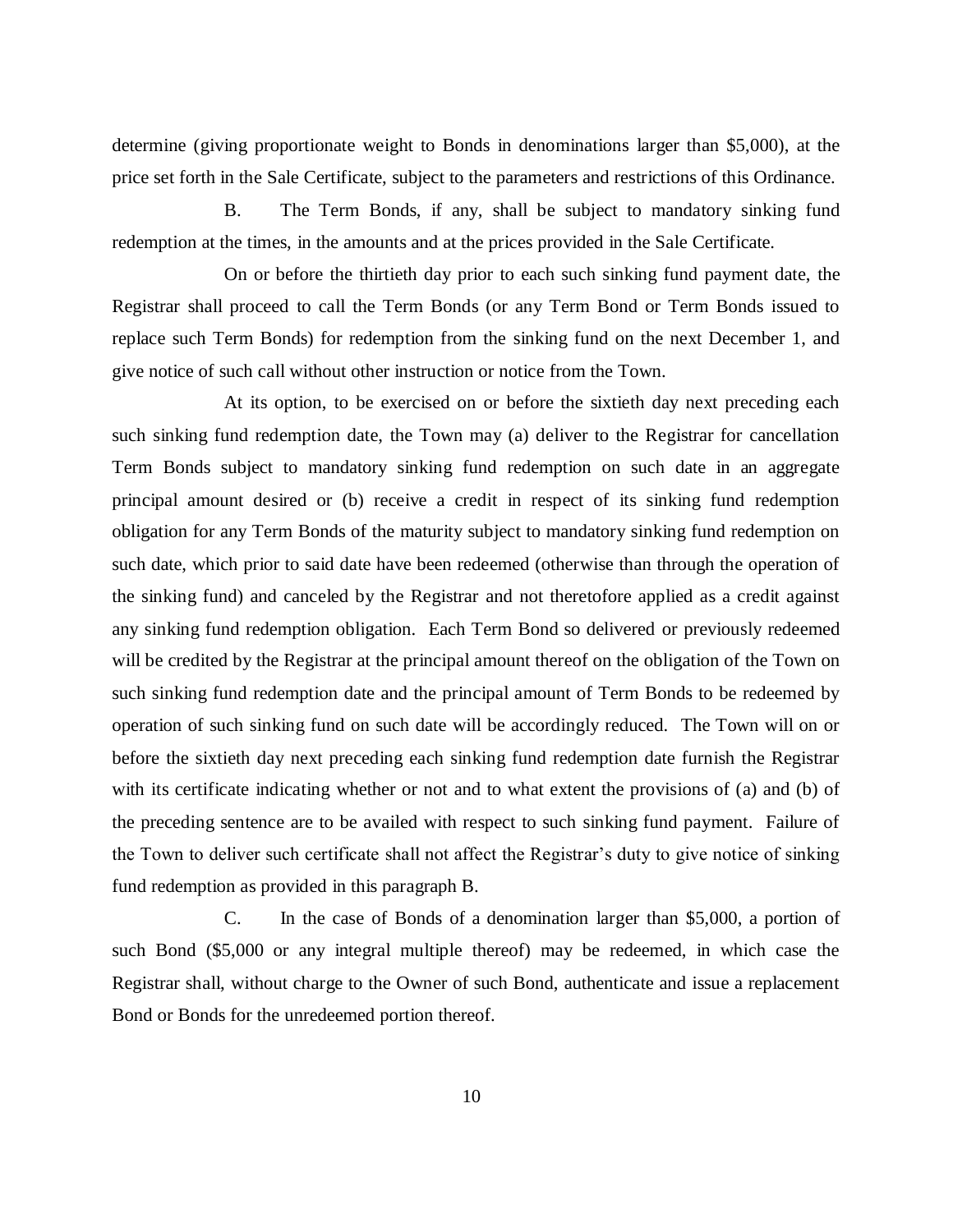D. Notice of optional redemption by the Town shall be given by the Paying Agent in the name of the Town by sending a copy of such notice by first-class, postage prepaid mail, not more than 60 days and not less than 30 days prior to the redemption date to the Underwriter and to each Registered Owner of any Bond all or a portion of which is called for redemption at his address as it last appears on the registration books kept by the Registrar. Failure to give such notice by mailing to the Registered Owner of any Bond or to the Underwriter, or any defect therein, shall not affect the validity of the proceedings for the redemption of any Bonds.

All official notices of redemption shall be dated and shall state:

(1) CUSIP numbers of Bonds to be redeemed;

- (2) the redemption date;
- (3) the redemption price;

(4) if less than all Outstanding Bonds are to be redeemed, the identification (and, in the case of partial redemption, the respective principal amounts) of the Bonds to be redeemed;

(5) that on the redemption date the redemption price will become due and payable upon each such Bond or portion thereof called for redemption, and that interest thereon shall cease to accrue from and after said date; and

(6) the place where such Bonds are to be surrendered for payment of the redemption price, which place of payment shall be the Principal Office or such other office as shall be designated by the Paying Agent.

Prior to any redemption date, the Town shall deposit with the Paying Agent an amount of money sufficient to pay the redemption price of all the Bonds or portions of Bonds which are to be redeemed on that date.

Such notice shall be published by the Town Clerk in a newspaper customarily used by the Town for legal notices at least thirty days prior to the date on which the Bonds are to be refunded pursuant to Section 31-21-213, C.R.S.

Official notice of redemption having been given as aforesaid, the Bonds or portions of Bonds so to be redeemed shall, on the redemption date, become due and payable at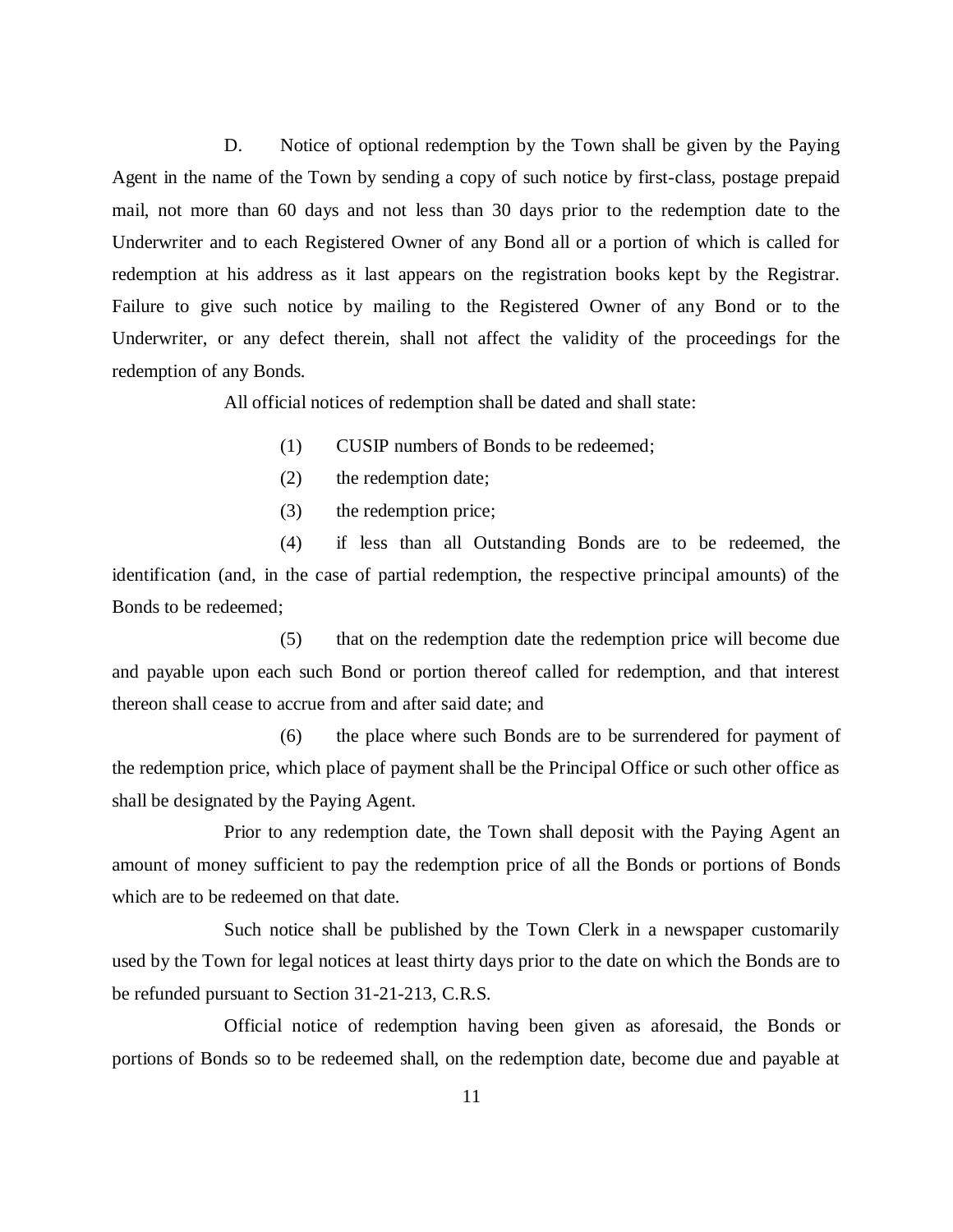the redemption price therein specified, and from and after such date (unless the Town shall default in the payment of the redemption price) such Bonds or portions of Bonds shall cease to bear interest. Upon surrender of such Bonds for redemption in accordance with said notice, such Bonds shall be paid by the Paying Agent at the redemption price. Installments of interest due on or prior to the redemption date shall be payable as herein provided for payment of interest. Upon surrender for partial redemption of any Bond, there shall be prepared for the Registered Owner a new Bond or Bonds of the same maturity and interest rate in the amount of the unpaid principal. All Bonds which have been redeemed shall be canceled and destroyed by the Registrar and shall not be reissued.

In addition to the foregoing notice, further notice may be given by the Paying Agent in order to comply with the requirements of any registered depository holding the Bonds but no defect in said further notice nor any failure to give all or any portion of such further notice shall in any manner defeat the effectiveness of a call for redemption if notice thereof is given as above prescribed.

Notwithstanding the provisions of this section, any notice of redemption may contain a statement that the redemption is conditioned upon the receipt by the Paying Agent of funds on or before the date fixed for redemption sufficient to pay the redemption price of the Bonds so called for redemption, and that if such funds are not available, such redemption shall be canceled by written notice to the owners of the Bonds called for redemption in the same manner as the original redemption notice was mailed.

**Section 7. Form of Bonds, Registrar's certificate of authentication, form of assignment and prepayment panel.** The Bonds, Registrar's certificate of authentication, form of assignment and prepayment panel shall be substantially as follows, with such omissions, insertions, endorsements and variations as to any recitals of fact or other provisions as may be required by the circumstances, be required or permitted by this Ordinance, or be consistent with this Ordinance and necessary or appropriate to conform to the rules and requirements of any governmental authority or any usage or requirement of law with respect thereto: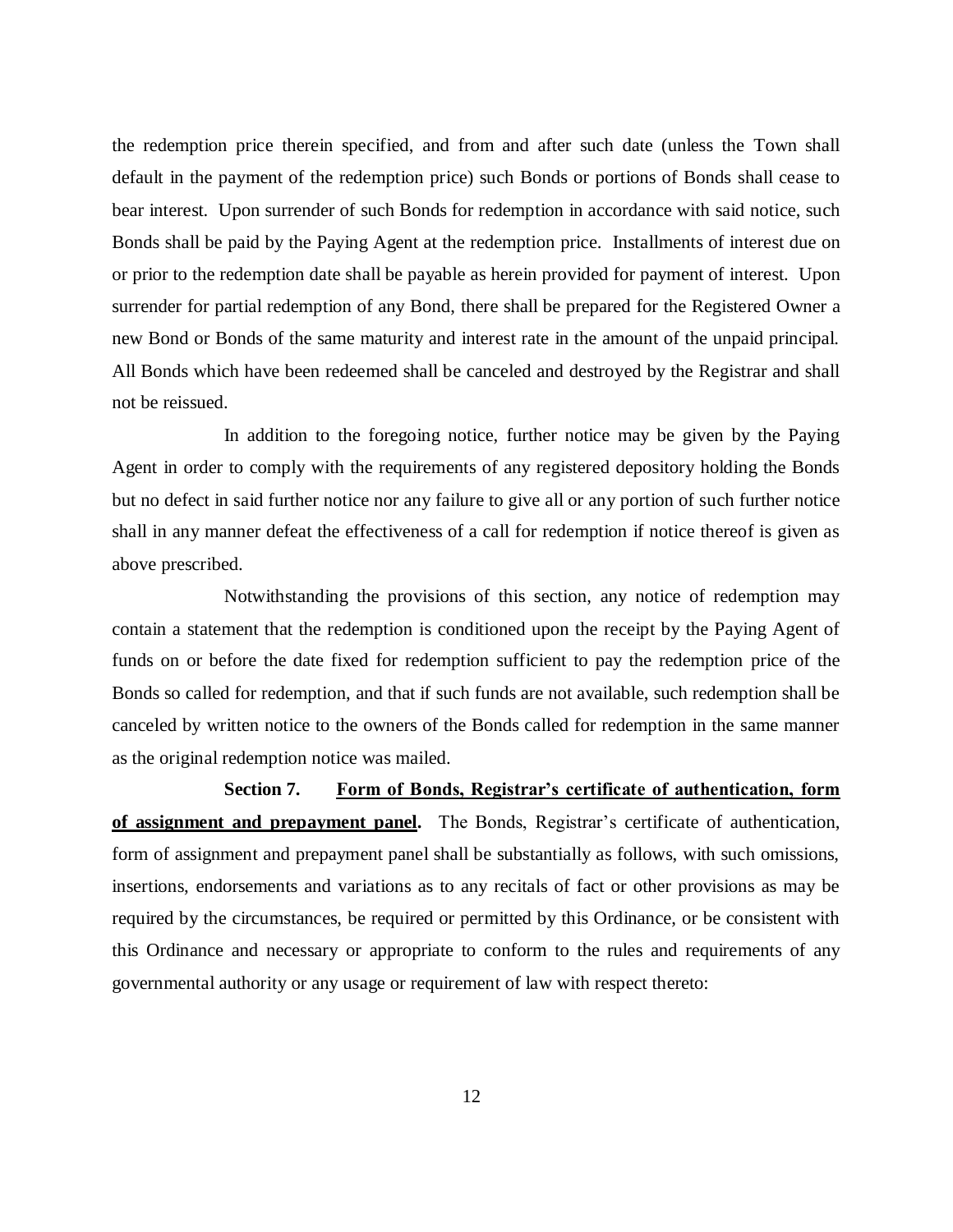(Form of Bond)

Unless this certificate is presented by an authorized representative of The Depository Trust Company, a New York corporation ("DTC"), to the Town or its agent for registration of transfer, exchange, or payment, and any certificate issued is registered in the name of Cede & Co. or in such other name as is requested by an authorized representative of DTC (and any payment is made to Cede  $\&$  Co. or to such other entity as is requested by an authorized representative of DTC), ANY TRANSFER, PLEDGE, OR OTHER USE HEREOF FOR VALUE OR OTHERWISE BY OR TO ANY PERSON IS WRONGFUL inasmuch as the registered owner hereof. Cede & Co., has an interest herein.

## **UNITED STATES OF AMERICA STATE OF COLORADO COUNTY OF WELD**

## **TOWN OF HUDSON, COLORADO LIMITED TAX GENERAL OBLIGATION BOND SERIES 2009**

| NO. R-                                        |                                        |                    |                |
|-----------------------------------------------|----------------------------------------|--------------------|----------------|
| <b>INTEREST RATE</b><br>$\%$                  | <b>MATURITY DATE</b><br>December 1, 20 | DATED DATE<br>2009 | CUSIP          |
| <b>REGISTERED OWNER:</b><br>PRINCIPAL AMOUNT: | CEDE & CO.                             |                    | <b>DOLLARS</b> |

On the faith, credit and behalf of the Town of Hudson (the "Town"), in the County of Weld, in the State of Colorado, the Board of Trustees of the Town (the "Board of Trustees") hereby acknowledges the Town is indebted and promises to pay to the Registered Owner specified above, or registered assigns, the Principal Amount specified above, on the Maturity Date specified above, interest thereon payable on June 1 and December 1 in each year commencing on \_\_\_\_\_\_\_\_\_\_, at the Interest Rate per annum specified above, until the principal sum is paid or payment has been provided therefor.

This Bond will bear interest payable to the Registered Owner at the Interest Rate specified above from the most recent interest payment date to which interest has been paid or provided for, or, if no interest has been paid, from the date of this Bond. This Bond is one of an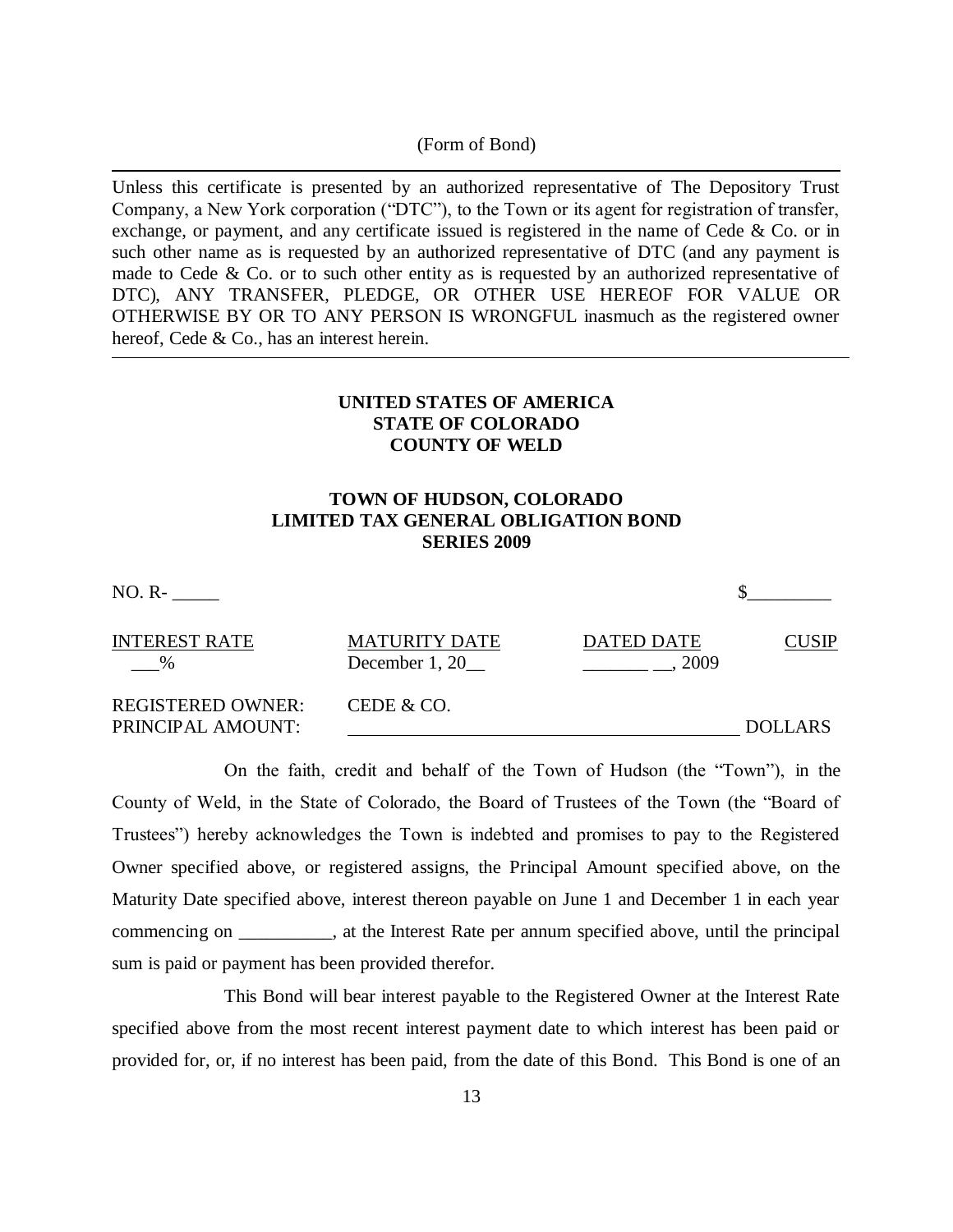authorized series issued pursuant to an ordinance of the Board of Trustees adopted on March 18, 2009 (the "Ordinance"). This Bond bears interest, matures, is payable, and is transferable as provided in the Ordinance and Sale Certificate. To the extent not defined herein, terms used in this Bond shall have the same meanings as set forth in the Ordinance. The Bonds are subject to optional and mandatory sinking fund redemption as provided in the Ordinance and the Sale Certificate.

The principal of the Bonds shall be payable at the Principal Operations Office of the Paying Agent, upon presentation and surrender of such Bonds. Except as otherwise provided in the Ordinance, payment of interest on the Bonds shall be paid by check mailed on the interest payment date to the person appearing on the registration records of the Town as the Registered Owner thereof as of the close of business of the Registrar on the Record Date to the address of such owner as it appears on the registration records of the Town.

Reference is made to the Ordinance and to all ordinances supplemental thereto, with respect to the nature and extent of the security for the Bonds, rights, duties and obligations of the Town, the rights of the owners of the Bonds, the rights, duties and obligations of the Paying Agent and Registrar, the circumstances under which any Bond is no longer Outstanding, the ability to amend the Ordinance, and to all the provisions of which the owner hereof by the acceptance of this Bond assents.

The Bonds of the series of which this is one are issued by the Town, upon its behalf and upon the credit thereof, for the purpose of defraying in part the costs of the Project, all under the authority of and in full conformity with the Constitution and laws of the State of Colorado and pursuant to the Ordinance of the Board of Trustees duly adopted and made a law of the Town prior to the issuance of this Bond. The Bonds are also issued pursuant to Title 11, Article 57, Part 2, C.R.S. (the "Supplemental Act"). Pursuant to Section 11-57-210 of the Supplemental Act, this recital shall be conclusive evidence of the validity and the regularity of the issuance of the Bonds after their delivery for value.

It is hereby certified, recited and warranted that all the requirements of law have been complied with by the proper officers of the Town in the issuance of this Bond; that the total indebtedness of the Town, including that of this Bond, does not exceed any limit of indebtedness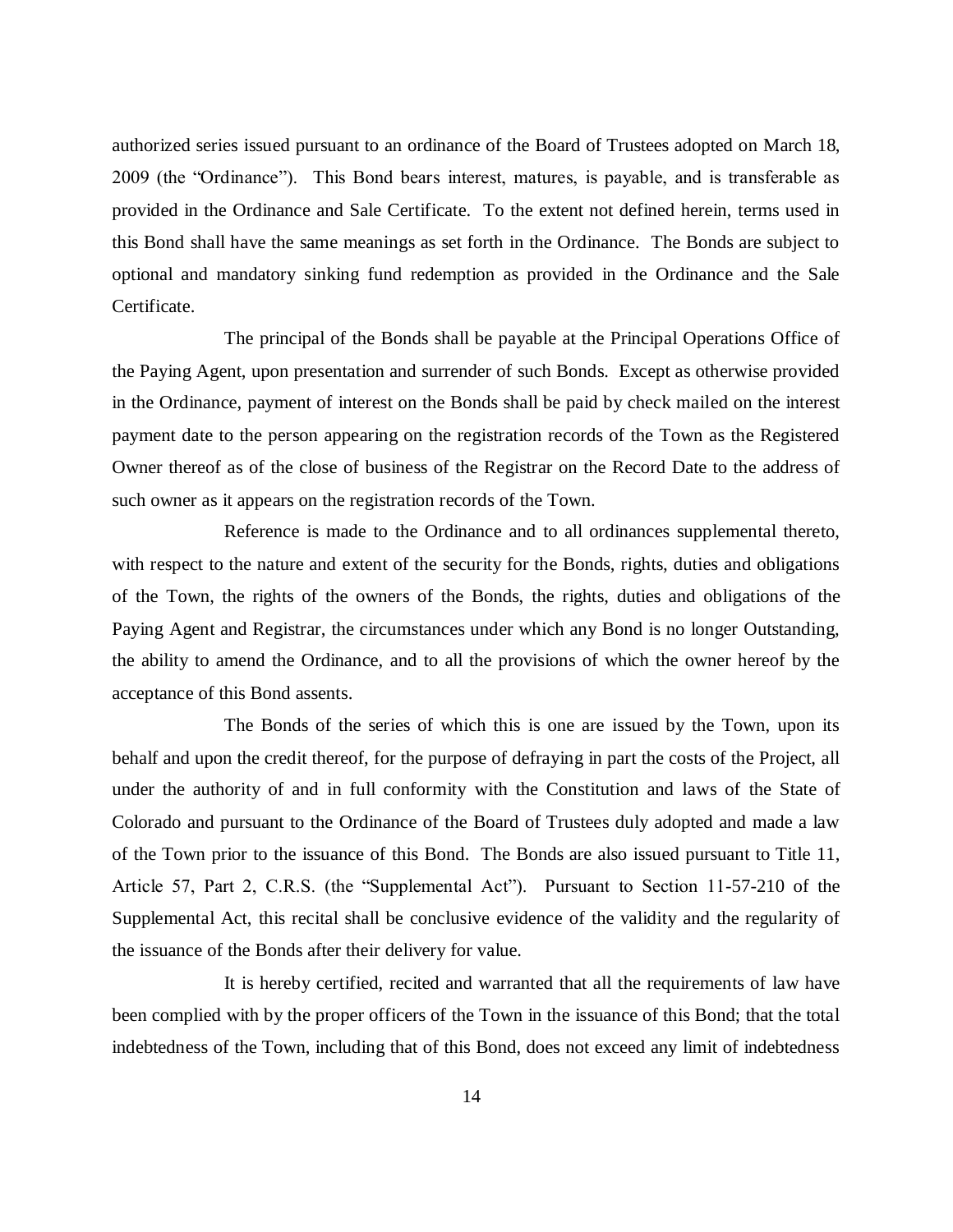prescribed by the Constitution or laws of the State of Colorado; and that provision has been made for the levy and collection of annual taxes sufficient to pay the interest on and the principal of this Bond when the same become due (to the extent of the Limited Mill Levy as described in the Ordinance).

This Bond constitutes a limited tax general obligation of the Town and the full faith and credit of the Town hereby is pledged to the payment of this Bond.

This Bond shall not be valid or obligatory for any purpose until the Registrar shall have manually signed the certificate of authentication hereon.

IN TESTIMONY WHEREOF, the Board of Trustees of the Town of Hudson, Colorado has caused this Bond to be signed and executed in its name with a manual or facsimile signature of the Mayor of the Town, and to be signed, executed and attested with a manual or facsimile signature of the Town Clerk, with a manual or facsimile impression of the seal of the Town affixed hereto, all as of the date specified above.

> (Manual or Facsimile Signature) Mayor

(MANUAL OR FACSIMILE SEAL) Attest:

(Manual or Facsimile Signature) Town Clerk

(End of Form of Bond)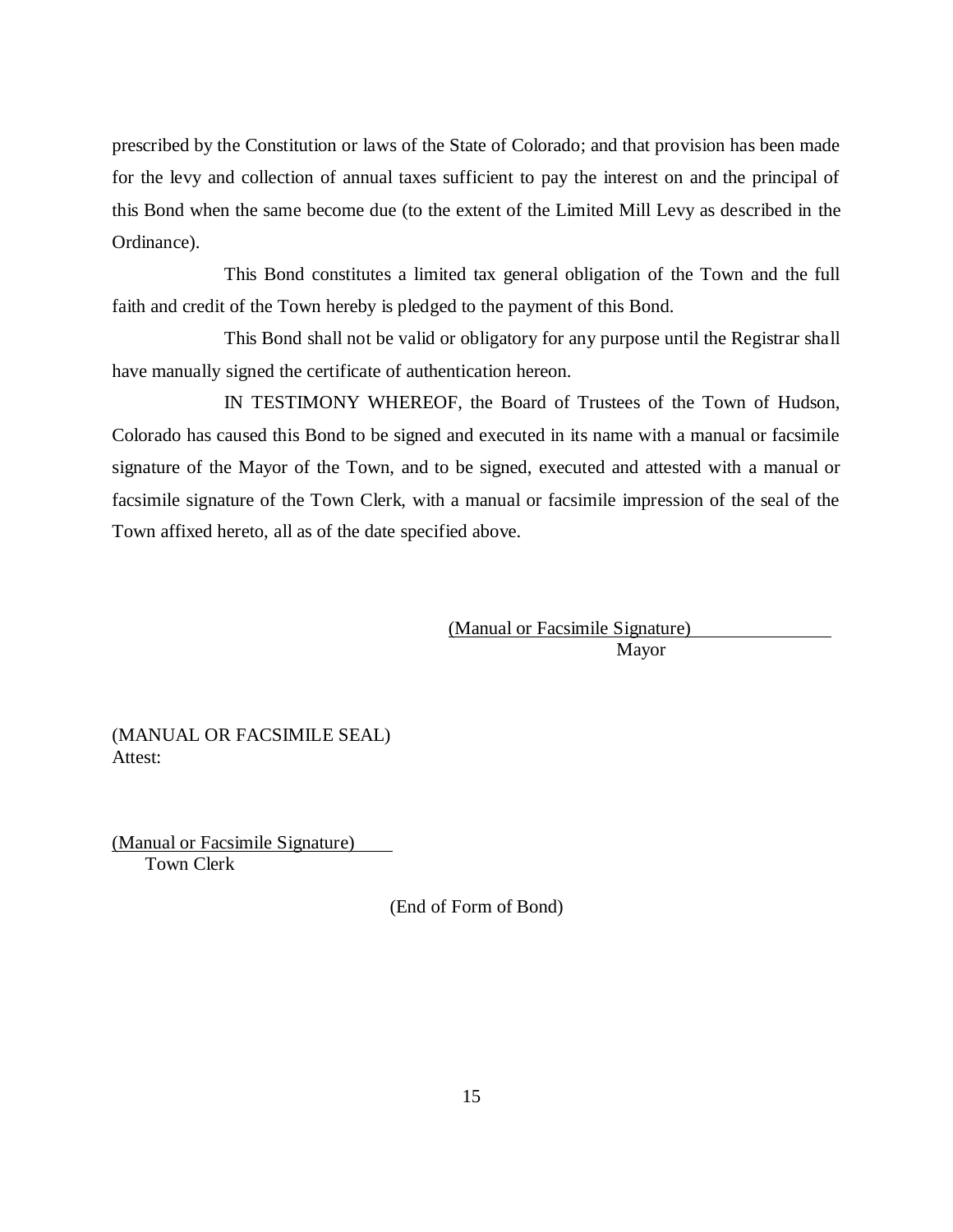# (Form of Registrar's Certificate of Authentication)

This is one of the Bonds described in the within-mentioned Ordinance, and this Bond has been duly registered on the registration records kept by the undersigned as Registrar for such Bonds.

> UMB BANK, N.A., as Registrar

Date of Authentication and Registration:

 $By:$ 

Authorized Officer or Employee

(End of Form of Registrar's Certificate of Authentication)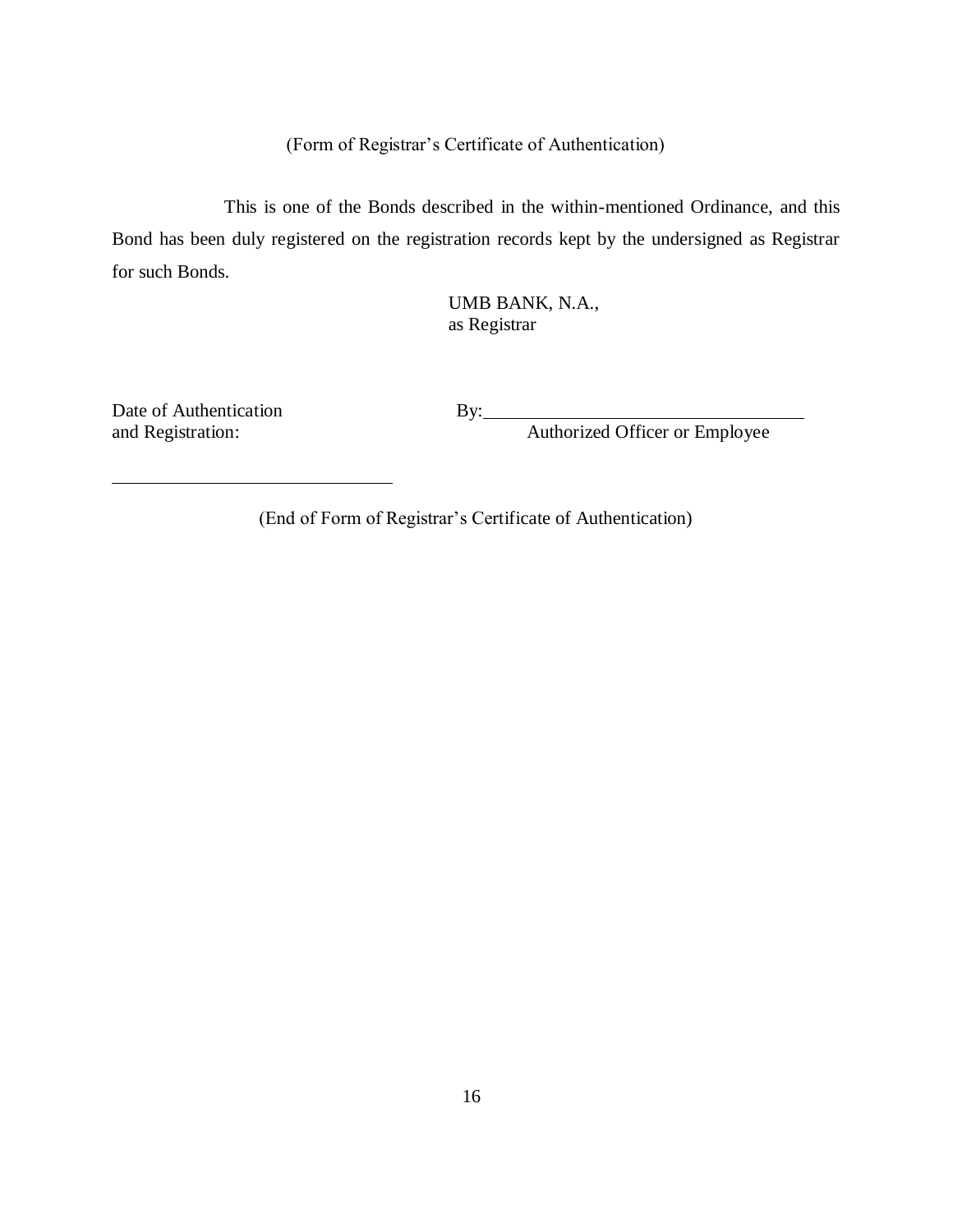# (Form of Prepayment Panel)

The following installments of principal (or portion thereof) of this Bond have been prepaid in accordance with the terms of the Ordinance authorizing the issuance of this Bond.

| Date of<br>Prepayment | Principal<br>Prepaid | Signature of<br>Authorized<br>Representative of the<br>Depository |
|-----------------------|----------------------|-------------------------------------------------------------------|
|                       |                      |                                                                   |
|                       |                      |                                                                   |
|                       |                      |                                                                   |

(End of Form of Prepayment Panel)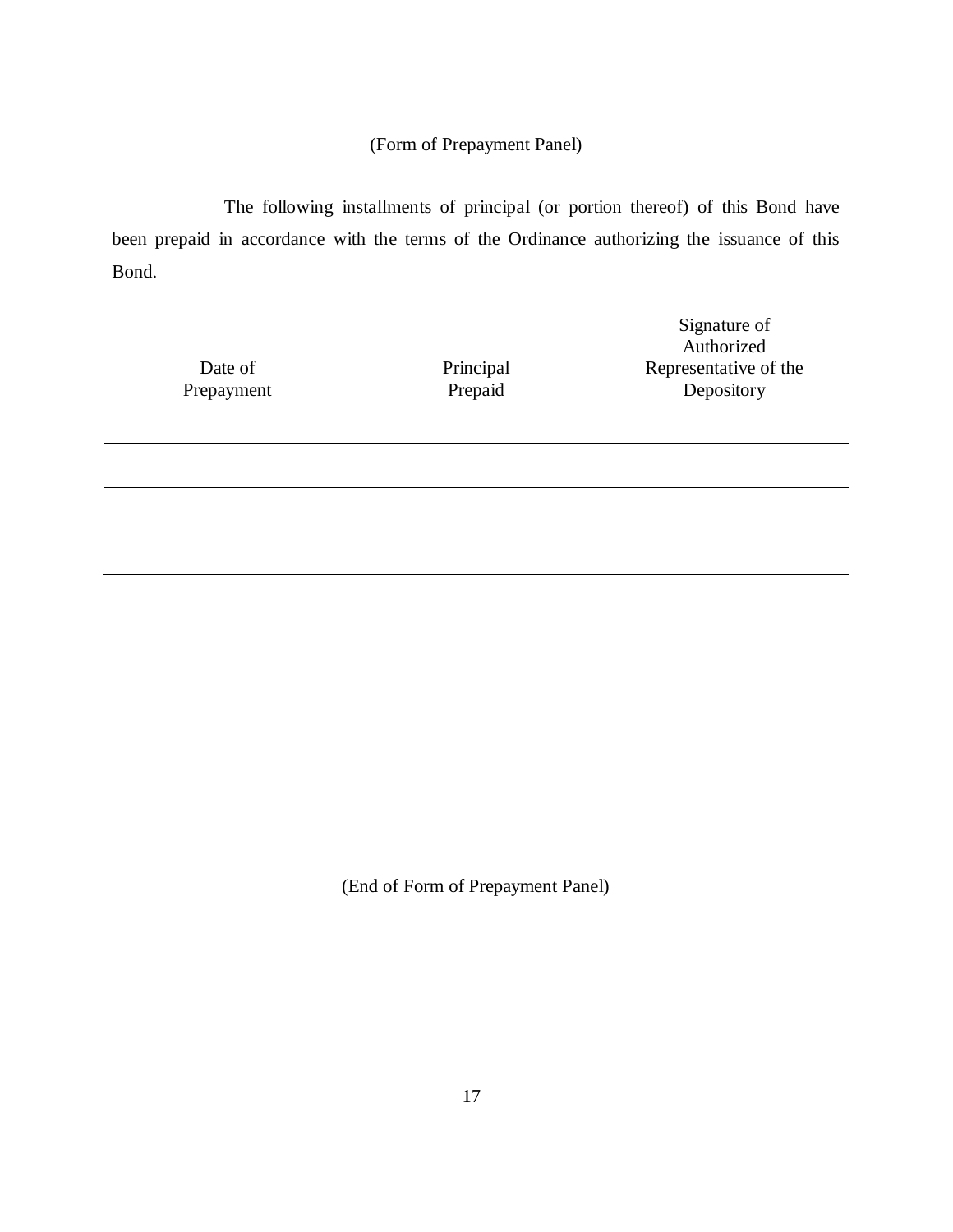#### (Form of Assignment)

For value received, the undersigned hereby sells, assigns and transfers unto **Example 1** the within Bond and hereby irrevocably constitutes and appoints \_\_\_\_\_\_\_\_\_\_\_\_\_\_\_ attorney, to transfer the same on the records of the Registrar, with full power of substitution in the premises. \_\_\_\_\_\_\_\_\_\_\_\_\_\_\_\_\_\_\_\_\_\_\_\_\_\_\_\_\_\_\_\_\_\_\_\_\_\_\_\_\_\_\_\_\_\_

Dated:

Signature Guaranteed:

Address of transferee:

Social Security or other tax identification number of transferee:

\_\_\_\_\_\_\_\_\_\_\_\_\_\_\_\_\_\_\_\_\_\_\_\_\_\_\_\_\_\_

\_\_\_\_\_\_\_\_\_\_\_\_\_\_\_\_\_\_\_\_\_\_\_\_\_\_\_\_\_\_

\_\_\_\_\_\_\_\_\_\_\_\_\_\_\_\_\_\_\_\_\_\_\_\_\_\_\_\_\_\_ \_\_\_\_\_\_\_\_\_\_\_\_\_\_\_\_\_\_\_\_\_\_\_\_\_\_\_\_\_\_ \_\_\_\_\_\_\_\_\_\_\_\_\_\_\_\_\_\_\_\_\_\_\_\_\_\_\_\_\_\_

NOTE: The signature to this Assignment must correspond with the name as written on the face of the within Bond in every particular, without alteration or enlargement or any change whatsoever.

#### EXCHANGE OR TRANSFER FEES MAY BE CHARGED

(End of Form of Assignment)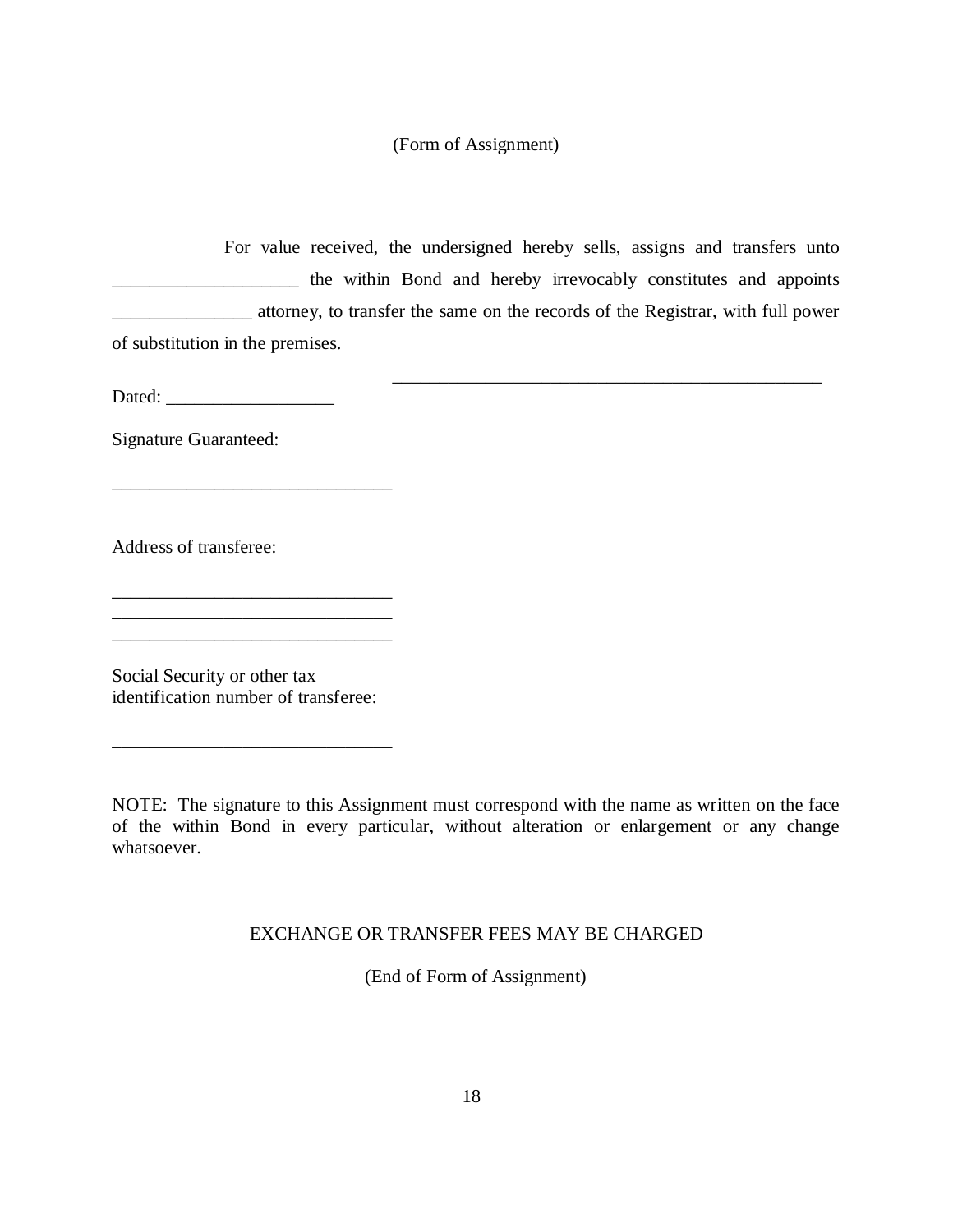**Section 8. Uniform Commercial Code**. The holder or holders of the Bonds shall possess all rights enjoyed by the holders of investment securities under the provisions of the Uniform Commercial Code--Investment Securities. The Bonds shall constitute the Limited Tax General Obligations of the Town and the full faith and credit of the Town shall be, and hereby is, pledged to the payment thereof.

**Section 9. Execution and Authentication.** The Bonds shall be executed in the name and on behalf of the Town by the signature of the Mayor, shall be sealed with a manual or facsimile impression of the seal of the Town and attested by the signature of the Town Clerk. Each Bond shall be authenticated by the manual signature of an authorized officer or employee of the Registrar as provided below. The signatures of the Mayor and the Town Clerk may be by manual or facsimile signature. The Bonds bearing the manual or facsimile signatures of the officers in office at the time of the authorization thereof shall be the valid and binding obligations of the Town (subject to the requirement of authentication by the Registrar as provided below), notwithstanding that before the delivery thereof and payment therefor or before the issuance of the Bonds upon transfer or exchange, any or all of the persons whose manual or facsimile signatures appear thereon shall have ceased to fill their respective offices. The Mayor and the Town Clerk shall, by the execution of a signature certificate pertaining to the Bonds, adopt as and for their respective signatures any facsimiles thereof appearing on the Bonds. At the time of the execution of the signature certificate, the Mayor and the Town Clerk may each adopt as and for his or her facsimile signature the facsimile signature of his or her predecessor in office in the event that such facsimile signature appears upon any of the Bonds.

No Bond shall be valid or obligatory for any purpose unless the certificate of authentication, substantially in the form provided above, has been duly manually executed by the Registrar. The Registrar's certificate of authentication shall be deemed to have been duly executed by the Registrar if manually signed by an authorized officer or employee of the Registrar, but it shall not be necessary that the same officer or employee sign the certificate of authentication on all of the Bonds issued hereunder. By authenticating any of the Bonds initially delivered pursuant to this Ordinance, the Registrar shall be deemed to have assented to the provisions of this Ordinance.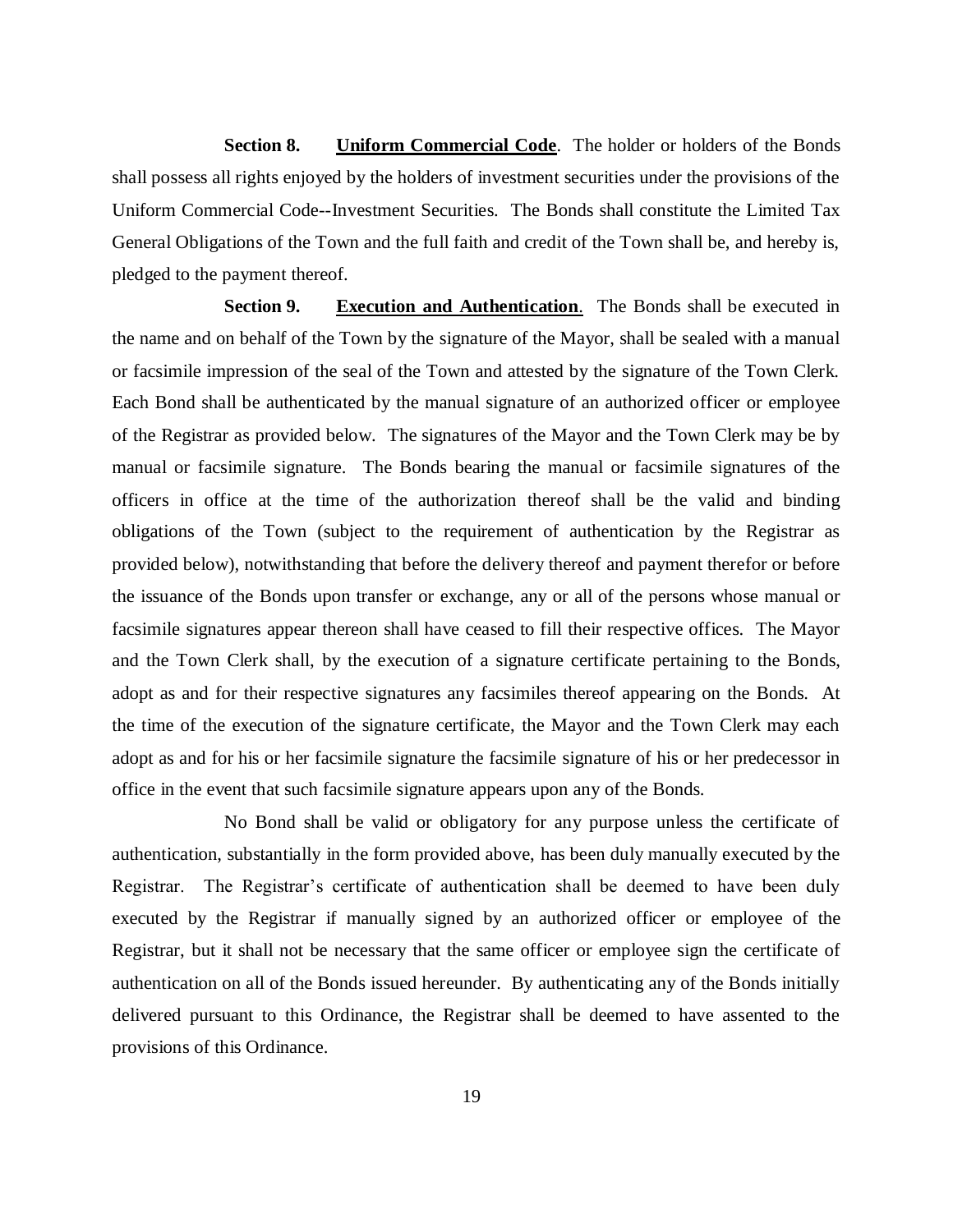**Section 10. Registration, Transfer and Exchange.** Subject to the provisions of Section 11 hereof:

A. Records for the registration and transfer of the Bonds shall be kept by the Registrar, which is hereby appointed by the Town as registrar (i.e., transfer agent) for the Bonds. Upon the surrender for transfer of any Bond at the Registrar, duly endorsed for transfer or accompanied by an assignment duly executed by the registered owner or his attorney duly authorized in writing, the Registrar shall enter such transfer on the registration records and shall authenticate and deliver in the name of the transferee or transferees a new Bond or Bonds of a like aggregate principal amount and of the same maturity and interest rate, bearing a number or numbers not previously assigned. Bonds may be exchanged at the Registrar for an equal aggregate principal amount of Bonds of the same maturity and interest rate in authorized denominations. The Registrar shall authenticate and deliver a Bond or Bonds which the registered owner making the exchange is entitled to receive, bearing a number or numbers not previously assigned. The Registrar may impose reasonable charges in connection with such exchanges and transfers of Bonds, which charges (as well as any tax or other governmental charge required to be paid with respect to such exchange or transfer) shall be paid by the registered owner requesting such exchange or transfer.

B. Except as may otherwise be provided with respect to payment of interest pursuant to Section 5 hereof, the person in whose name any Bond shall be registered on the registration records kept by the Registrar shall be deemed and regarded as the absolute owner thereof for the purpose of making payment thereof and for all other purposes; except as may be otherwise provided in Section 5 hereof with respect to payment of interest; and, subject to such exception, payment of or on account of either principal or interest on any Bond shall be made only to or upon the written order of the registered owner thereof or his legal representative, but such registration may be changed upon transfer of such Bond in the manner and subject to the conditions and limitations provided herein. All such payments shall be valid and effectual to discharge the liability upon such Bond to the extent of the sum or sums so paid.

C. If any Bond shall be lost, stolen, destroyed or mutilated, the Registrar shall, upon receipt of such evidence, information or indemnity relating thereto as it and the Town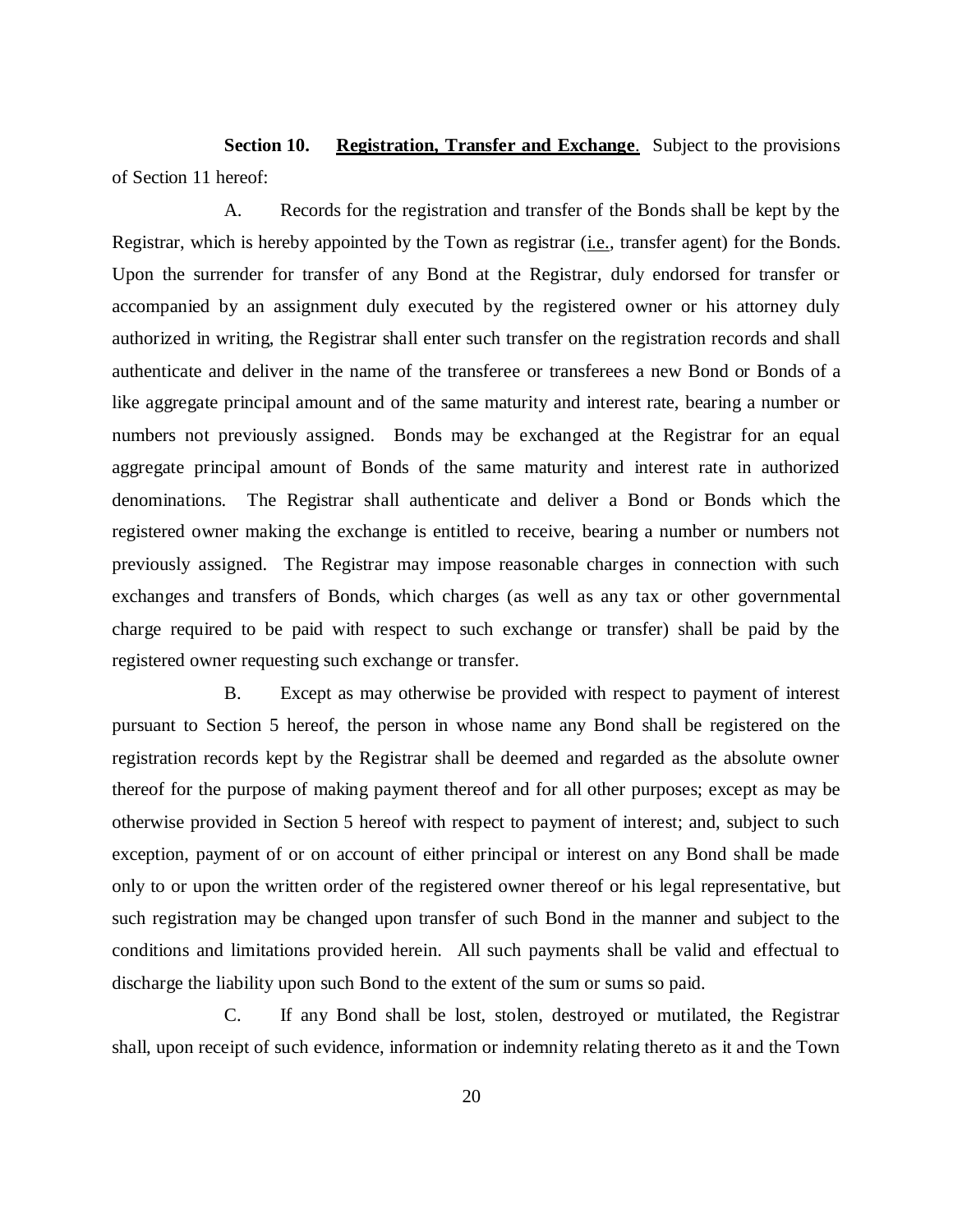may reasonably require, authenticate and deliver a replacement Bond or Bonds of a like aggregate principal amount and of the same maturity and interest rate, bearing a number or numbers not previously assigned. If such lost, stolen, destroyed, or mutilated Bond shall have matured or is about to become due and payable, the Registrar may direct the Paying Agent to pay such Bond in lieu of replacement.

D. The officers of the Town are authorized to deliver to the Registrar fully executed but unauthenticated Bonds in such quantities as may be convenient to be held in custody by the Registrar pending use as herein provided.

E. Whenever any Bond shall be surrendered to the Paying Agent upon payment thereof, or to the Registrar for transfer, exchange or replacement as provided herein, such Bond shall be promptly canceled by the Paying Agent or Registrar, and counterparts of a certificate of such cancellation shall be furnished by the Paying Agent or Registrar to the Town.

#### **Section 11. Book Entry.**

A. Notwithstanding any contrary provision of this Ordinance, the Bonds shall initially be evidenced by one or more Bonds for each maturity bearing the same rate of interest in denominations equal to the aggregate principal amount of the Bonds for that maturity bearing the same rate of interest. Such initially delivered Bonds shall be registered in the name of "Cede & Co." as nominee for DTC, the securities depository for the Bonds. The Bonds may not thereafter be transferred or exchanged except:

(1) to any successor of DTC or its nominee, which successor must be both a "clearing corporation" as defined in Section 4-8-102(a)(5), C.R.S. and a qualified and registered "clearing agency" under Section 17A of the Securities Exchange Act of 1934, as amended; or

(2) upon the resignation of DTC or a successor or new depository under clause (1) or this clause (2) of this paragraph A, or a determination by the Board of Trustees that DTC or such successor or a new depository is no longer able to carry out its functions, and the designation by the Board of Trustees of another depository acceptable to the Board of Trustees and to the depository then holding the Bonds, which new depository must be both a "clearing corporation" as defined in Section 4-8-102(a)(5), C.R.S. and a qualified and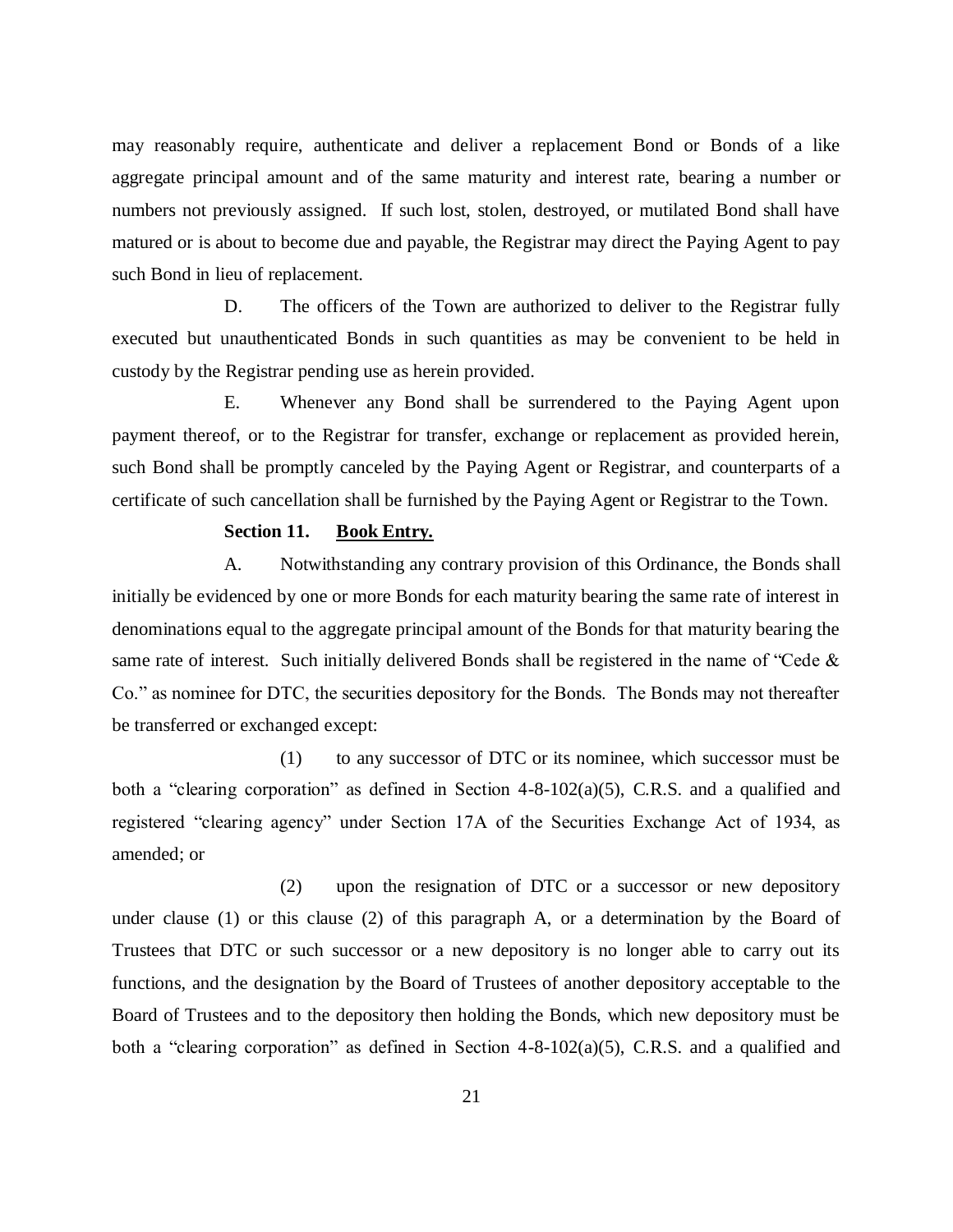registered "clearing agency" under Section 17A of the Securities Exchange Act of 1934, as amended, to carry out the functions of DTC or such successor new depository; or

(3) upon the resignation of DTC or a successor or new depository under clause (1) above or designation of a new depository pursuant to clause (2) above, or a determination of the Board of Trustees that DTC or such successor or depository is no longer able to carry out its functions, and the failure by the Board of Trustees, after reasonable investigation, to locate another depository under clause (2) to carry out such depository functions.

B. In the case of a transfer to a successor of DTC or its nominee as referred to in clause (1) or (2) of subsection A hereof, upon receipt of the Outstanding Bonds by the Registrar together with written instructions for transfer satisfactory to the Registrar, a new Bond for each maturity and interest rate of the Bonds then Outstanding shall be issued to such successor or new depository, as the case may be, or its nominee, as is specified in such written transfer instructions. In the case of a resignation or determination under clause (3) of subsection A hereof and the failure after reasonable investigation to locate another qualified depository for the Bonds as provided in clause (3) of subsection A hereof, and upon receipt of the Outstanding Bonds by the Registrar, together with written instructions for transfer satisfactory to the Registrar, new Bonds shall be issued in denominations of \$5,000 or any integral multiple thereof shall be issued in authorized amounts, registered in the names of such Persons, and in such authorized denominations as are requested in such written transfer instructions; however, the Registrar shall not be required to deliver such new Bonds within a period of less than 60 days from the date of receipt of such written transfer instructions.

C. The Board of Trustees and the Registrar shall be entitled to treat the Registered Owner of any Bond as the absolute owner thereof for all purposes hereof and any applicable laws, notwithstanding any notice to the contrary received by any or all of them and the Board of Trustees and the Registrar shall have no responsibility for transmitting payments or notices to the Beneficial Owners of the Bonds held by DTC or any successor or new depository named pursuant to subsection A hereof.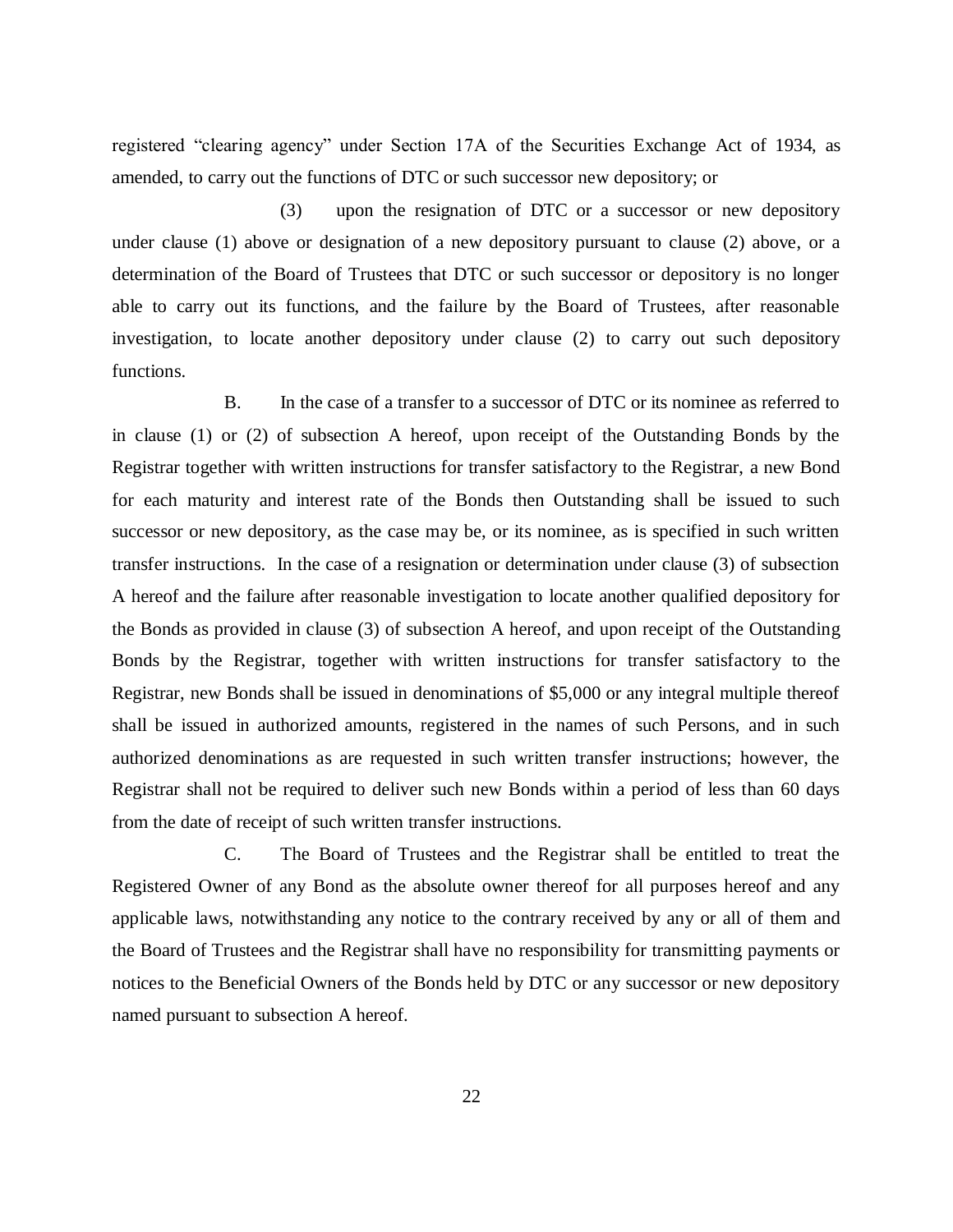D. The Board of Trustees and the Registrar shall endeavor to cooperate with DTC or any successor or new depository named pursuant to clause (1) or (2) of subsection A hereof in effectuating payment of the principal amount of the Bonds upon maturity or prior redemption by arranging for payment in such a manner that funds representing such payments are available to the depository on the date they are due.

E. Upon any partial redemption of any of the Bonds, Cede & Co. (or its successor) in its discretion may request the Town to issue and authenticate a new Bond or shall make an appropriate notation on the Bond indicating the date and amount of prepayment, except in the case of final maturity, in which case the Bond must be presented to the Registrar prior to payment. The records of the Paying Agent shall govern in the case of any dispute as to the amount of any partial prepayment made to Cede & Co. (or its successor).

**Section 12. Delivery of Bonds and Disposition of Proceeds**. When the Bonds have been duly executed by appropriate Town officers and authenticated by the Registrar, the Town shall cause the Bonds to be delivered to the Underwriter on receipt of the agreed purchase price. The Bonds shall be delivered in such denominations as the Underwriter shall direct (but subject to the provisions of Sections 10 and 11 hereof).

The proceeds of the sale of the Bonds shall be deposited promptly by the Town and shall be accounted for in the following manner and are hereby pledged therefor, but the Underwriter or any subsequent Owner in no manner shall be responsible for the application or disposal by the Town or any of its officers of any of the funds derived from the sale of the Bonds. There shall be credited to any fund or account of the Town as determined by the Town Administrator all moneys from the sale of the Bonds which shall be applied, in a manner consistent with Section 16(A) hereof, to payment of (i) the cost of the Project, including, without limitation, the incidental expenses incurred by the Town as a part of the cost of the Project, and, (ii) if directed by the Town Administrator, interest on the Bonds.

#### **Section 13. Payment of Principal and Interest; Ad Valorem Tax Covenant**.

A. To meet the principal and interest payments accruing on the Bonds, as the same shall become due, and to fund the Reserve Fund in the amount of the Reserve Fund Requirement, there shall be levied by the Board of County Commissioners of the County, on all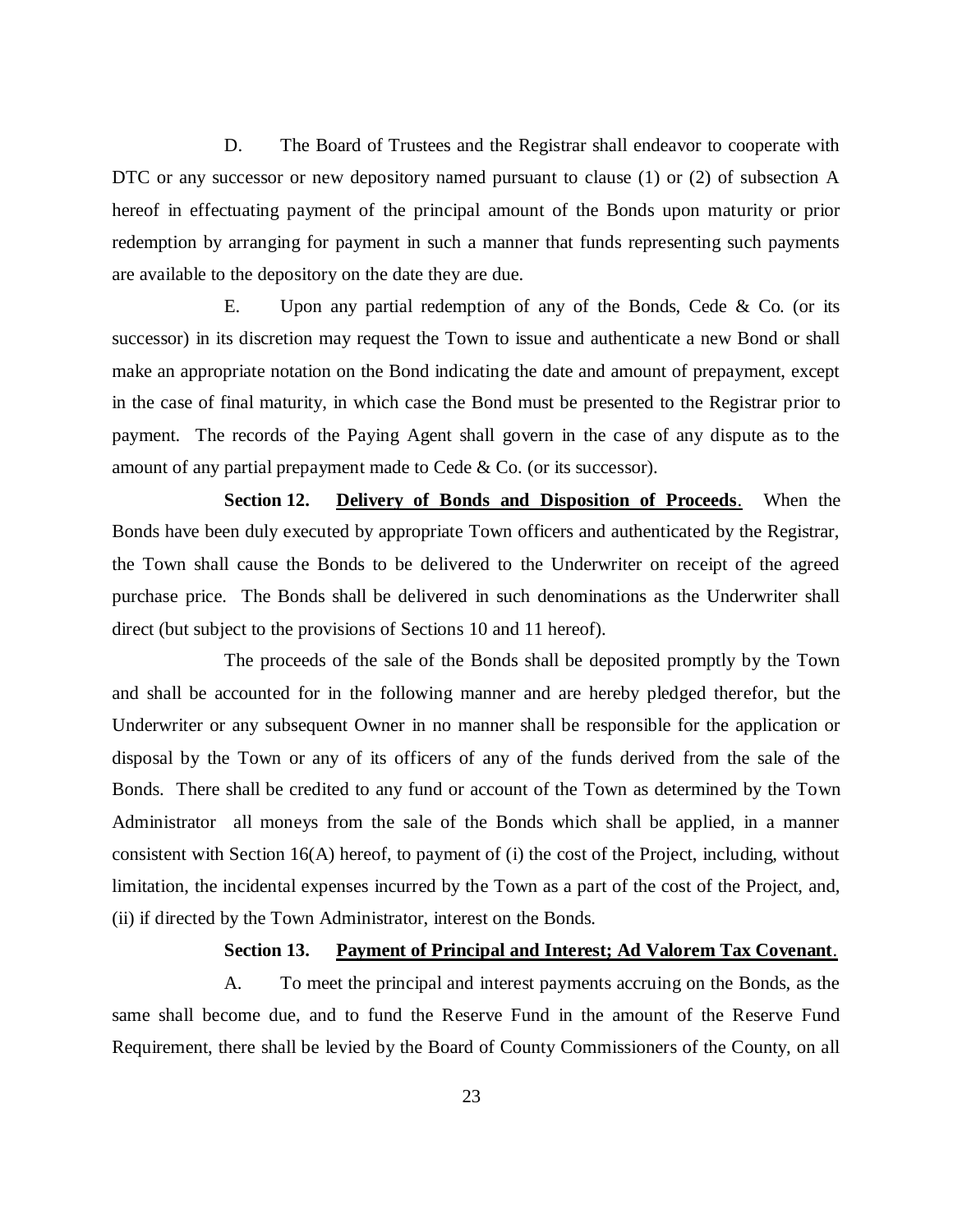taxable property in the Town, in addition to all other taxes, the Limited Mill Levy. The Limited Mill Levy shall be in addition to all other taxes levied to effect the purposes of the Town. The revenues from the Limited Mill Levy when collected shall be deposited in the Town of Hudson, Colorado, Limited Tax General Obligation Bonds, Series 2009 Bond Fund (the "Bond Fund") which is hereby created and held by the Town, in an amount sufficient to pay the interest and principal on the Bonds and deposited in the Reserve Fund as set forth in Section 15 hereof, until the indebtedness so contracted under this Ordinance, principal and interest, shall have been fully paid, satisfied, and discharged; the Town may apply any other funds that may be in the treasury of the Town and available for that purpose to the payment of interest or principal as the same respectively become due and to the funding of the Reserve Fund, and to that extent the levy or levies herein provided for may thereupon be diminished. The levies may also be diminished to the extent that funds are not needed as a result of prior redemption in accordance with the terms of this Ordinance.

B. The revenues from the Limited Mill Levy levied to pay said principal and interest on the Bonds shall be in addition to any and all other taxes levied to effect the purposes of the County or the Town. No statutory or constitutional provision enacted after the issuance of the Bonds shall in any manner be construed as limiting or impairing the obligation of the Town to levy the Limited Mill Levy in an amount sufficient to pay the principal of and interest on the Bonds when due. Any changes in the boundaries of the Town subsequent to the delivery of the Bonds shall be effected in such a manner as to fully preserve and protect the rights of the Owners of the Bonds.

C. The foregoing provisions of this Ordinance and the Sale Certificate are hereby declared to be the certificate of the Board of Trustees to the Board of County Commissioners of the County, showing the aggregate amount of taxes to be levied by the Board of County Commissioners from time to time, as required by law, for the purpose of paying the principal of the bonded indebtedness and the interest thereon as the same shall hereafter accrue.

D. The amounts necessary to pay the interest on the Bonds and to discharge the principal thereof when due (to the extent of the Limited Mill Levy) are hereby appropriated for said purposes, and such amounts as appropriate for each year shall also be included in the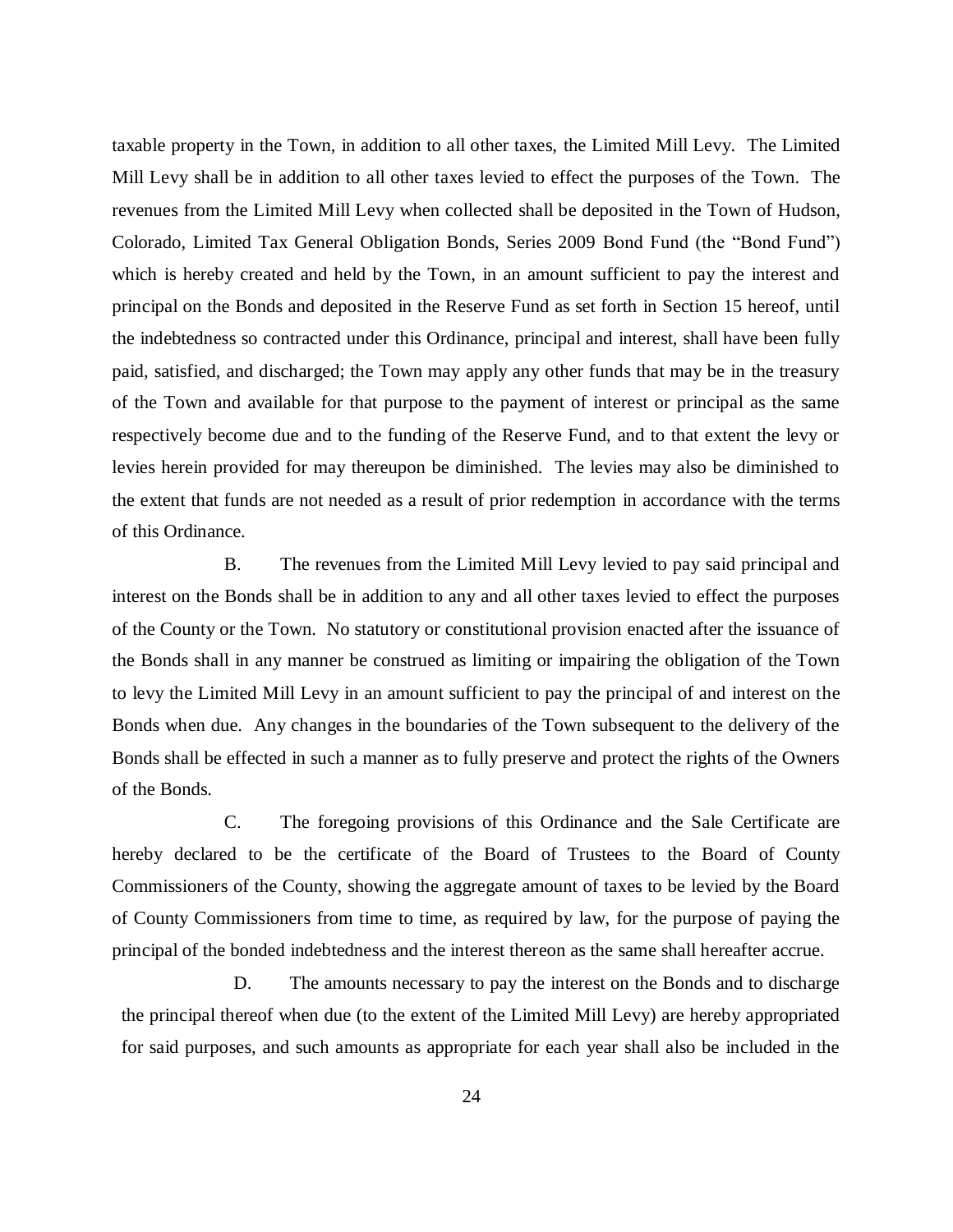annual budget and appropriation resolutions to be adopted and passed by the Board of Trustees in each year, respectively, until the Bonds have been fully paid, satisfied, and discharged.

**Section 14. Tax Levy**. It shall be the duty of the Board of Trustees annually at the time and in the manner provided by law for levying other taxes, if such action shall be necessary to effectuate the provisions of this Ordinance, to ratify and carry out the provisions hereof with reference to the levy and collection of the Limited Mill Levy; and the Board of Trustees shall require the officers of the Town to levy, extend and collect the Limited Mill Levy on property within the Town, in the manner provided by law for the purpose of creating a fund for the payment of the principal of the Bonds and the interest accruing thereon. The revenues from the Limited Mill Levy, when collected, shall be kept for and applied only to pay the interest and principal of the Bonds and to fund or replenish the Reserve Fund in the amount of the Reserve Fund Requirement.

Said taxes shall be levied, assessed, collected and enforced at the time and in the form and manner and with like interest and penalties as other general taxes in the State, and when collected said taxes shall be paid to the Town as provided by law. In the event any of the levies or the charges that may be made by the Town shall fail to produce an amount sufficient to pay the interest on and the principal of the Bonds becoming due in the next succeeding year and to fund or replenish the Reserve Fund in the amount of the Reserve Fund Requirement, the deficit shall be made up in the next levy (to the extent of the Limited Mill Levy), and taxes shall continue to be levied until the Bonds and the interest thereon shall be paid in full. The Board of Trustees shall take all necessary and proper steps to enforce promptly, or to cause the appropriate officials of the County, to enforce promptly, the payment of taxes levied.

**Section 15. Reserve Fund**. There is hereby created a fund of the Town to be known as the "Town of Hudson, Colorado, Limited Tax General Obligation Bonds, Series 2009 Reserve Fund" (the "Reserve Fund"), which will be held by the Town. The Reserve Fund shall be funded to the extent provided in the Sale Certificate, and if so funded, the provisions of this Section shall apply.

Moneys in the Reserve Fund shall be applied, if necessary, for the payment of the principal of or interest on the Bonds in the event that moneys in the Bond Fund are insufficient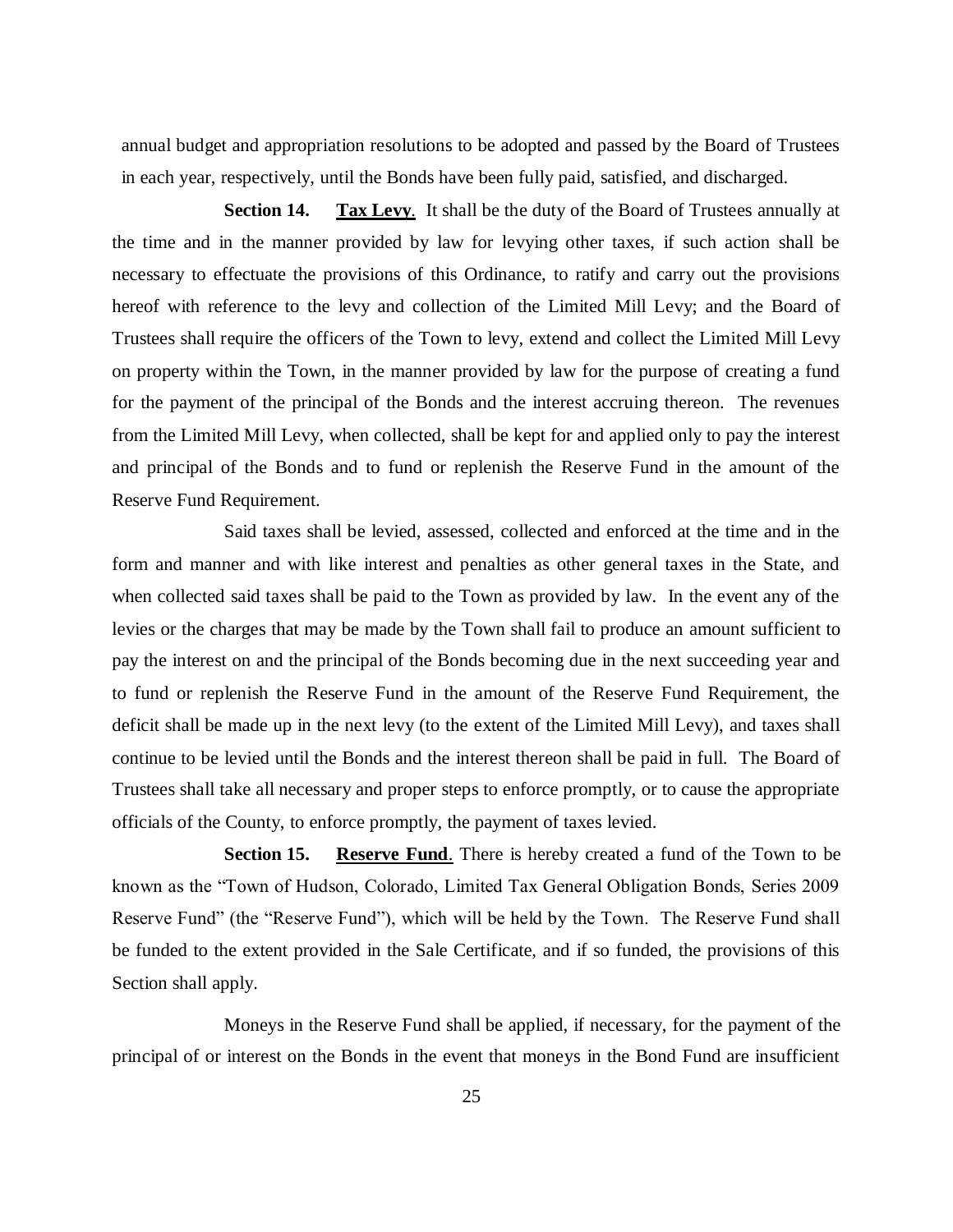therefor. The District shall accumulate funds within the Reserve Fund and replace any moneys withdrawn from the Reserve Fund and applied to the payment of the Bonds as soon as possible from amounts generated by the Limited Mill Levy not then required for the payment of the principal of and interest on the Bonds until the amount deposit in the Reserve Fund is equal to the Reserve Fund Requirement. The Reserve Fund shall be maintained in the amount of the Reserve Fund Requirement until such time as the amount credited thereto, when combined with moneys in the Bond Fund, will be sufficient to pay the principal of, premium if any, and interest on all of the Bonds, at which time such moneys may be applied for such purpose. The Reserve Fund and all assets thereof are hereby pledged to the payment of the principal of and interest on the Bonds.

#### **Section 16. Covenants with Registered Owners**.

A. The Town covenants for the benefit of the Registered Owners that it will not take any action or omit to take any action with respect to the Bonds, the proceeds of the Bonds, any other funds of the Town or the facilities financed or refinanced with the proceeds of the Bonds if such action or omission (i) would cause the interest on the Bonds to lose its exclusion from gross income for federal income tax purposes under Section 103 of the Tax Code, (ii) would cause the interest on the Bonds to lose its exclusion from alternative minimum taxable income for federal income tax purposes under Section 55(b)(2) of the Tax Code, or (iii) would cause interest on the Bonds to lose the exclusion from Colorado taxable income or Colorado alternative minimum taxable income under present Colorado law. The foregoing covenant shall remain in full force and effect notwithstanding the payment in full or defeasance of the Bonds until the date on which all obligations of the Town in fulfilling the above covenant under the Tax Code and State law have been met.

B. The Town further covenants for the benefit of the Registered Owners of the Bonds that the Town will annually prepare or cause to be prepared a budget and an audit report, and will annually file or cause to be filed with the appropriate agency of the State a copy of its adopted budget, its appropriation ordinance and its audit report, all in accordance with the then applicable laws of the State.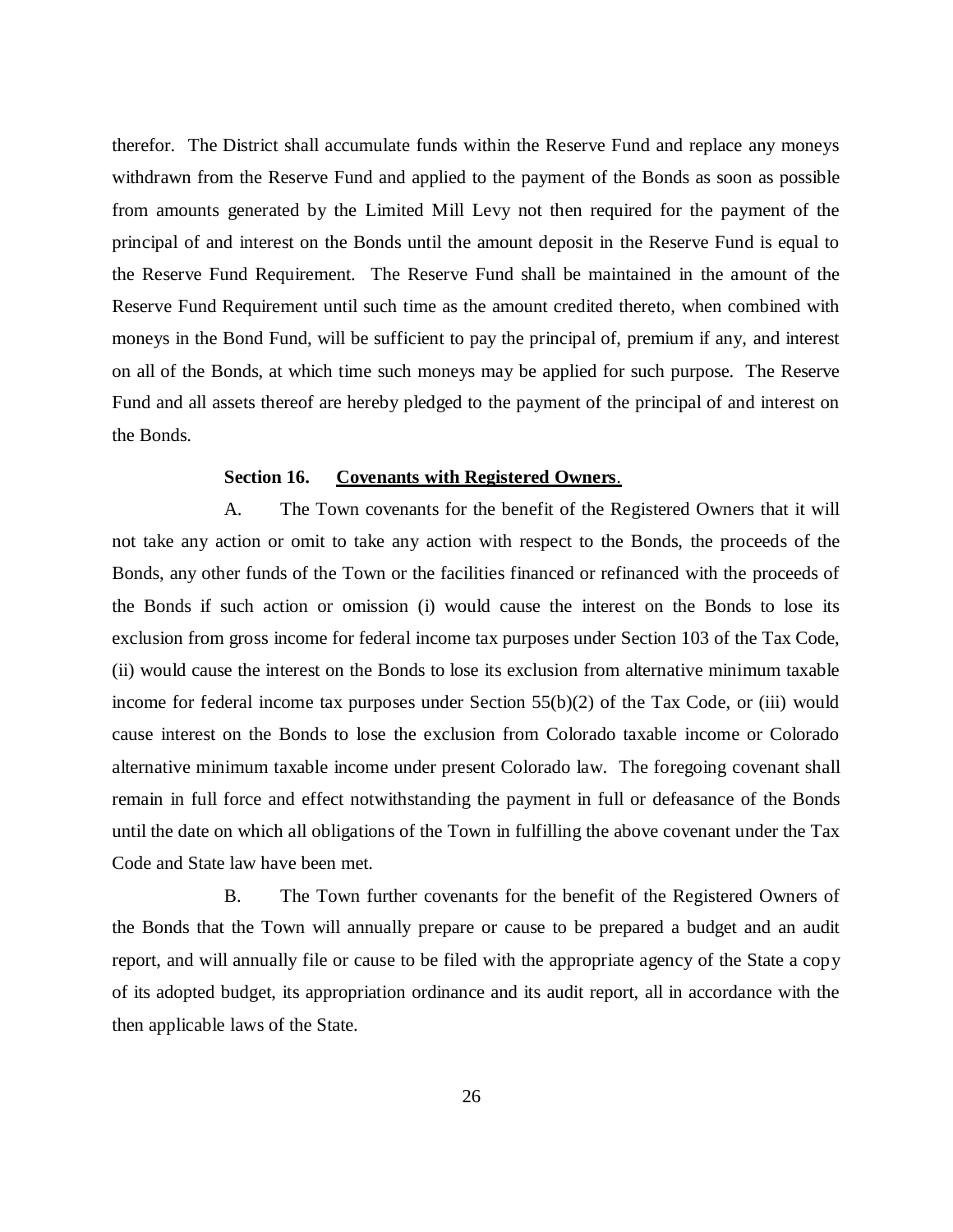C. The Town covenants that it will not take any action or fail to take any action which action or failure to act would release any property which is included within the boundaries of the Town at any time from liability for the payment of direct annual taxes levied by the Town for the payment of the principal or interest on the Bonds.

D. The Town covenants for the benefit of the Owners from time to time that it will comply with and carry out all of the provisions of the Continuing Disclosure Certificate which will be executed by Town officers in connection with the delivery of the Bonds. Any Owner may take such actions as may be necessary and appropriate, including seeking mandate or specific performance by court order, to cause the Town to comply with its obligation under this subsection; provided that the Town shall incur no pecuniary liability for failure to comply with this subsection.

**Section 17. Investment**. The proceeds of the Bonds and any moneys in any fund or account established by this Ordinance may be deposited, invested or reinvested in any manner permitted by law. Such deposits or investments shall either be subject to redemption at any time at face value by the holder thereof at the option of such holder, or shall mature at such time or times as shall most nearly coincide with the expected need for moneys from the fund in question.

**Section 18. Pledge of Revenues**. The creation, perfection, enforcement, and priority of the pledge of revenues to secure or pay the Bonds as provided herein shall be governed by Section 11-57-208 of the Supplemental Act and this Ordinance. The revenues pledged for the payment of the Bonds, as received by or otherwise credited to the Town, shall immediately be subject to the lien of such pledge without any physical delivery, filing, or further act. The lien of such pledge on the revenues pledged for payment of the Bonds and the obligation to perform the contractual provisions made herein shall have priority over any or all other obligations and liabilities of the Town, except for any Limited Tax General Obligation indebtedness of the Town currently outstanding or any Limited Tax General Obligation indebtedness issued on a parity with the Bonds. The lien of such pledge shall be valid, binding, and enforceable as against all persons having claims of any kind in tort, contract, or otherwise against the Town irrespective of whether such persons have notice of such liens.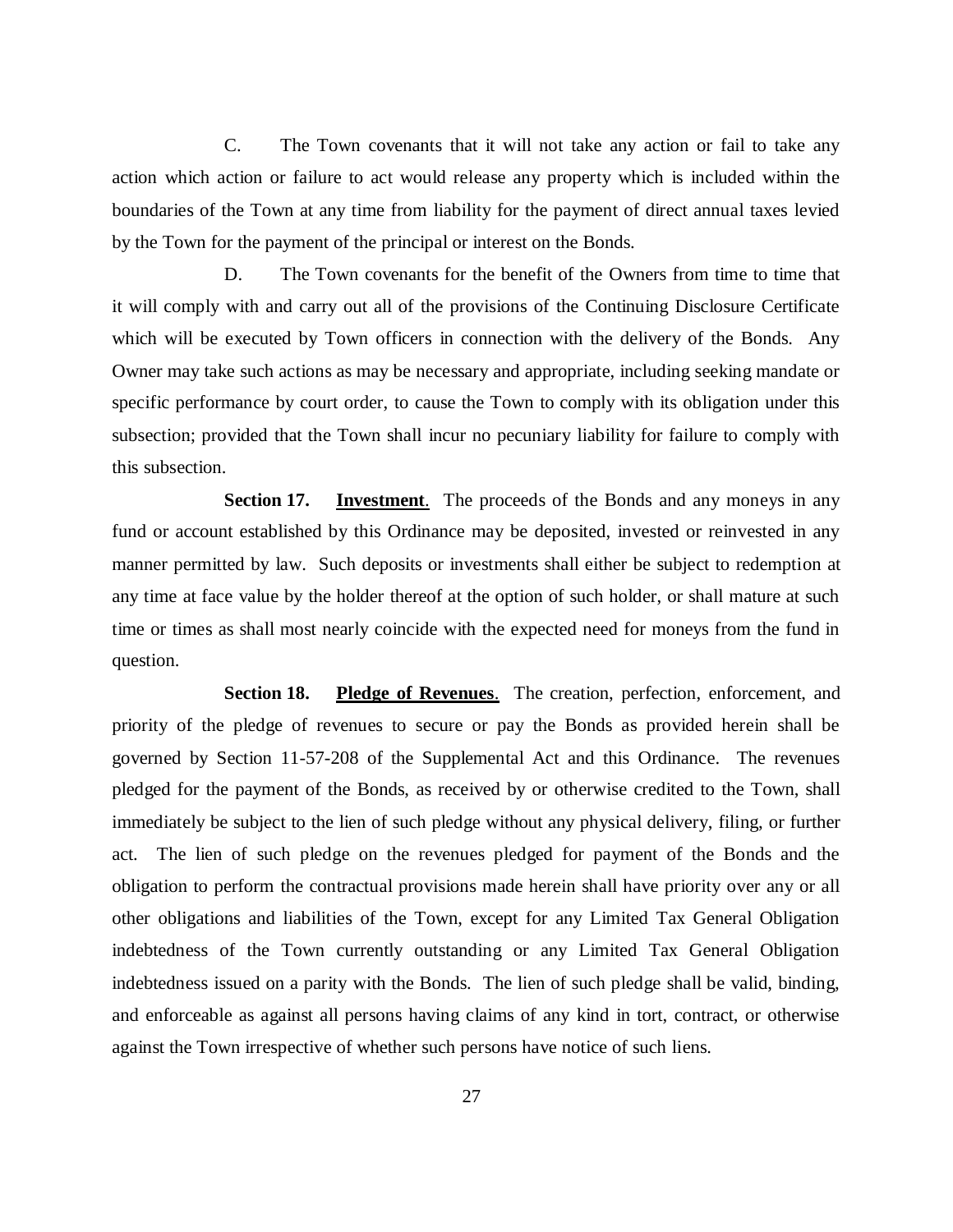**Section 19. Defeasance.** If, when the Bonds shall be paid in accordance with their terms (or payment of the Bonds has been provided for in the manner set forth in the following paragraph), then this Ordinance and all rights granted hereunder shall thereupon cease, terminate and become void and be discharged and satisfied.

Payment of any Outstanding Bond shall prior to the maturity or redemption date thereof be deemed to have been provided for within the meaning and with the effect expressed in this Section if (a) in case said Bond is to be redeemed on any date prior to its maturity, the Town shall have given to the Paying Agent in form satisfactory to it irrevocable instructions to give on a date in accordance with the provisions of Section 6 hereof notice of redemption of such Bond on said redemption date, such notice to be given in accordance with the provisions of Section 6 hereof, (b) there shall have been deposited with the Paying Agent or a commercial bank exercising trust powers either moneys in an amount which shall be sufficient, or Federal Securities which shall not contain provisions permitting the redemption thereof at the option of the issuer, the principal of and the interest on which when due, and without any reinvestment thereof, will provide moneys which, together with the moneys, if any, deposited with or held by the Paying Agent or other commercial bank exercising trust powers at the same time, shall be sufficient to pay when due the principal of and interest due and to become due on said Bond on and prior to the redemption date or maturity date thereof, as the case may be, and (c) in the event said Bond is not by its terms subject to redemption within the next sixty days, the Town shall have given the Paying Agent in form satisfactory to it irrevocable instructions to give, as soon as practicable in the same manner as the notice of redemption is given pursuant to Section 6 hereof, a notice to the Owner of such Bond that the deposit required by (b) above has been made with the Paying Agent or other commercial bank exercising trust powers and that payment of said Bond has been provided for in accordance with this Section and stating such maturity or redemption date upon which moneys are to be available for the payment of the principal of and interest of said Bond. Neither such securities nor moneys deposited with the Paying Agent or other commercial bank exercising trust powers pursuant to this Section or principal or interest payments on any such Federal Securities shall be withdrawn or used for any purpose other than, and shall be held in trust for, the payment of the principal of and interest on said Bond; provided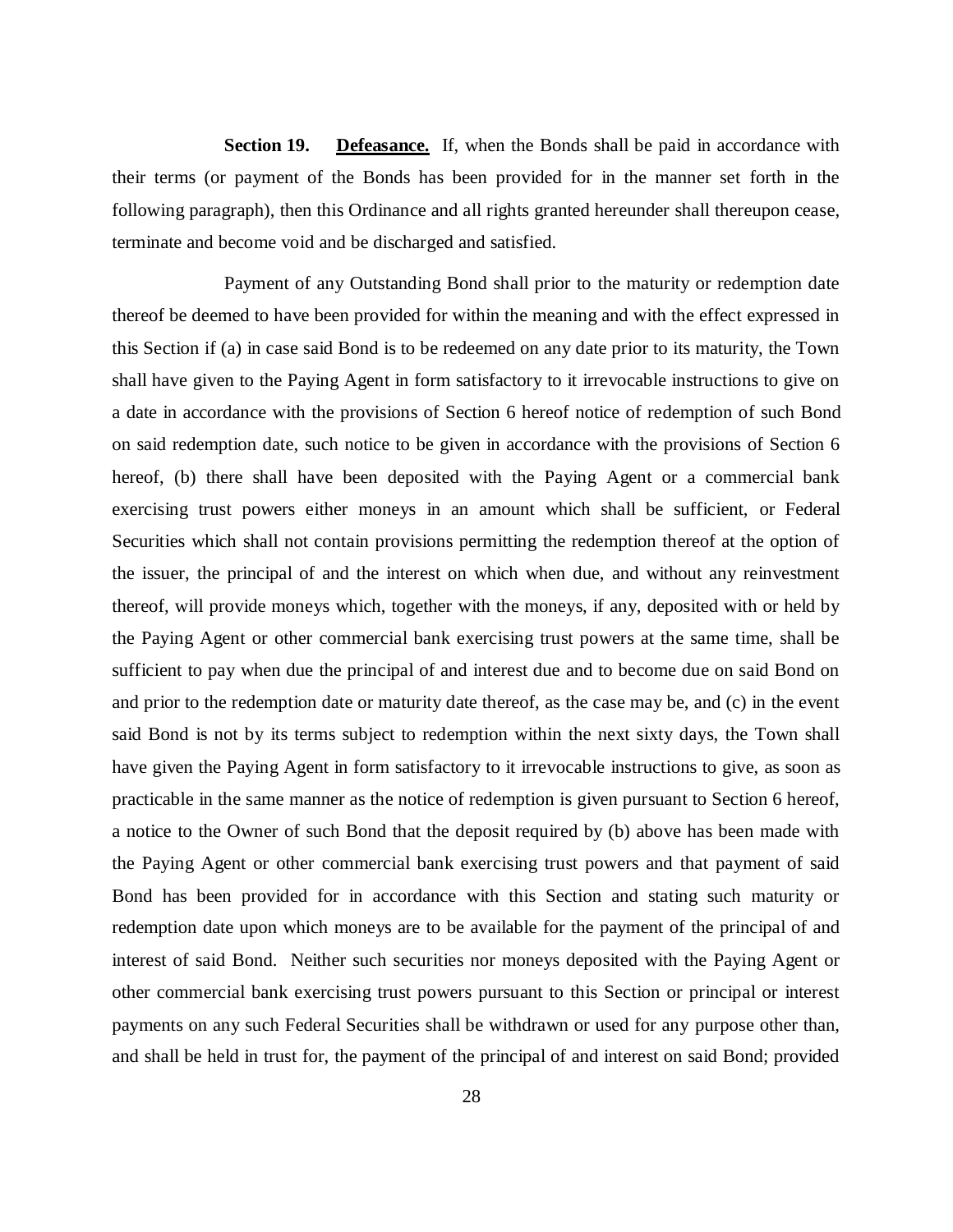any cash received from such principal or interest payments on such Federal Securities deposited with the Paying Agent or other commercial bank exercising trust power, if not then needed for such purpose, shall, to the extent practicable, be reinvested in securities of the type described in (b) of this paragraph maturing at times and in amounts sufficient to pay when due the principal of and interest to become due on said Bond on or prior to such redemption date or maturity date thereof, as the case may be. At such time as payment of a Bond has been provided for as aforesaid, such Bond shall no longer be secured by or entitled to the benefits of this Ordinance, except for the purpose of any payment from such moneys or securities deposited with the Paying Agent or other commercial bank exercising trust powers.

The release of the obligations of the Town under this Section shall be without prejudice to the right of the Paying Agent to be paid reasonable compensation for all services rendered by it hereunder and all its reasonable expenses, charges and other disbursements incurred on or about the administration of and performance of its powers and duties hereunder.

Upon compliance with the foregoing provisions of this Section with respect to all Bonds then Outstanding, this Ordinance may be discharged in accordance with the provisions of this Section but the liability of the Town in respect of the Bonds shall continue; provided that the Owners thereof shall thereafter be entitled to payment only out of the moneys or Federal Securities deposited with the Paying Agent or other commercial bank exercising trust powers as provided in this Section.

#### **Section 20. Additional Bonds.**

A. No bonds, notes, interim securities, or other obligations shall be issued payable from all or any part of the revenues generated by the Limited Mill Levy and having a lien thereon which is superior to the lien of the Bonds.

B. The Town may issue Parity Bonds only if the following conditions are met:

> (1) as of the date of issuance of the Parity Bonds, the Town is in substantial compliance with all of the covenants of this Ordinance;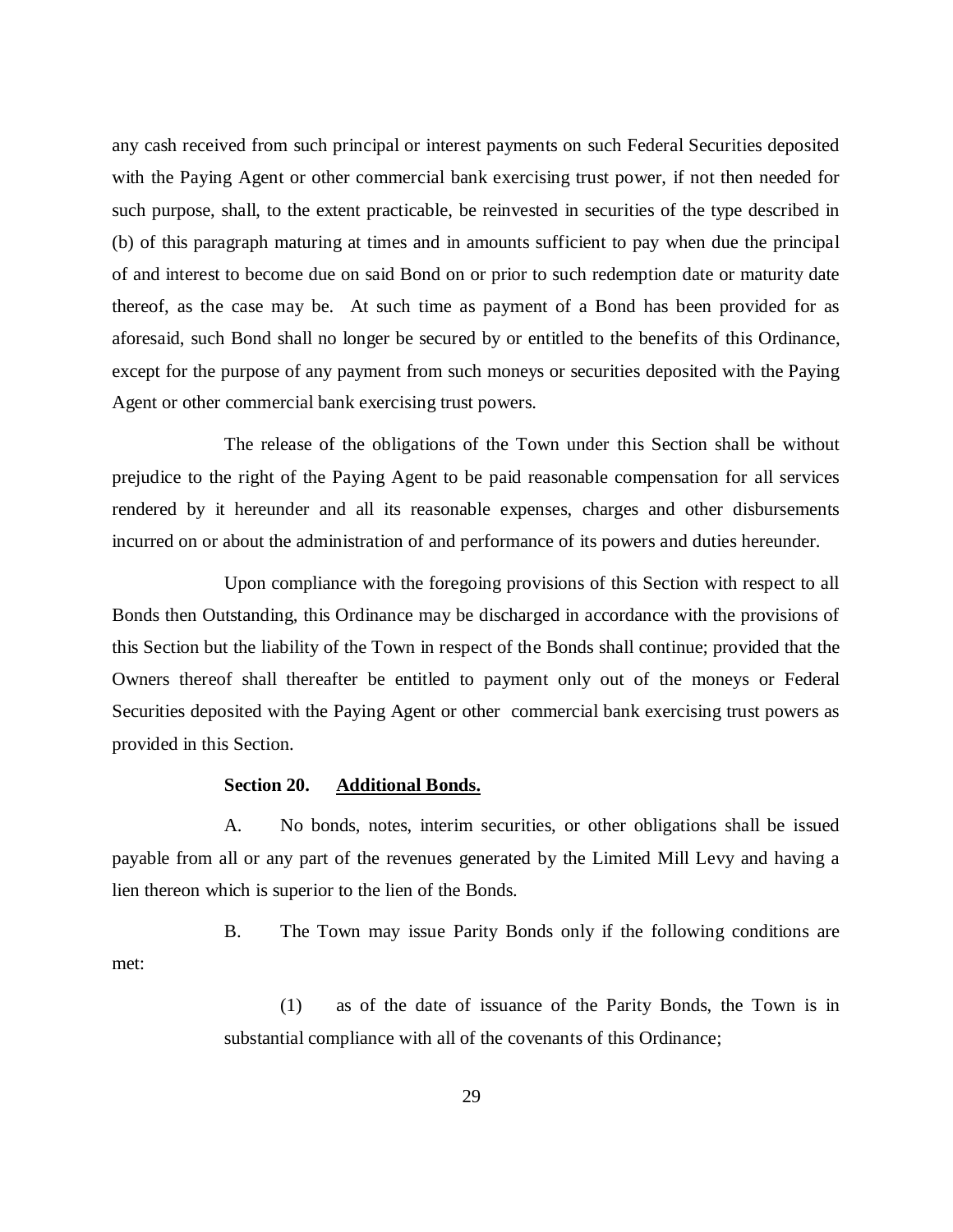(2) as of the date of issuance of the Parity Bonds, the Town is current in the accumulation of all amounts required to be then accumulated in the Bond Fund and the Reserve Fund; and

(3) the Combined Maximum Annual Principal and Interest Requirements for the Bonds, any outstanding Parity Bonds, and the Parity Bonds proposed to be issued is less than or equal to the amount that would be generated by an ad valorem mill levy (a mill being equal to  $1/10$  of  $1\phi$ ) of 10 mills imposed upon all taxable property in the Town based upon the most recent certified assessed valuation for the Town provided by the county assessor.

C. A written certificate by the Mayor or the Town Administrator that the conditions set forth in this Section have been met shall conclusively determine the right of the Town to authorize, issue, sell, and deliver Parity Bonds in accordance herewith.

D. So long as the Town is in substantial compliance with all of the covenants of this Ordinance, nothing herein shall prevent the Town from issuing bonds, notes, interim securities, or other obligations payable from all or any part of the revenues generated by the Limited Mill Levy and having a lien thereon which is subordinate to the lien of the Bonds.

E. Nothing herein shall restrict or prevent the Town from issuing obligations that are not payable from all or any part of the revenues generated by the Limited Mill Levy.

**Section 21. Delegated Powers**. The officers of the Town hereby are authorized and directed to take all action necessary or appropriate to effectuate the provisions of this Ordinance, including, without limiting the generality of the foregoing, the printing of the Bonds, the procuring of bond insurance, if any, entering into and executing appropriate agreements with the Registrar and Paying Agent as to its services hereunder, and the execution of such certificates as may be required by the Underwriter, including, but not necessarily limited to, the absence and existence of factors affecting the exclusion of interest on the Bonds from gross income for federal income tax purposes.

The form, terms and provisions of the Registrar and Paying Agent Agreement, the Letter of Representations, the Purchase Contract and the Continuing Disclosure Certificate are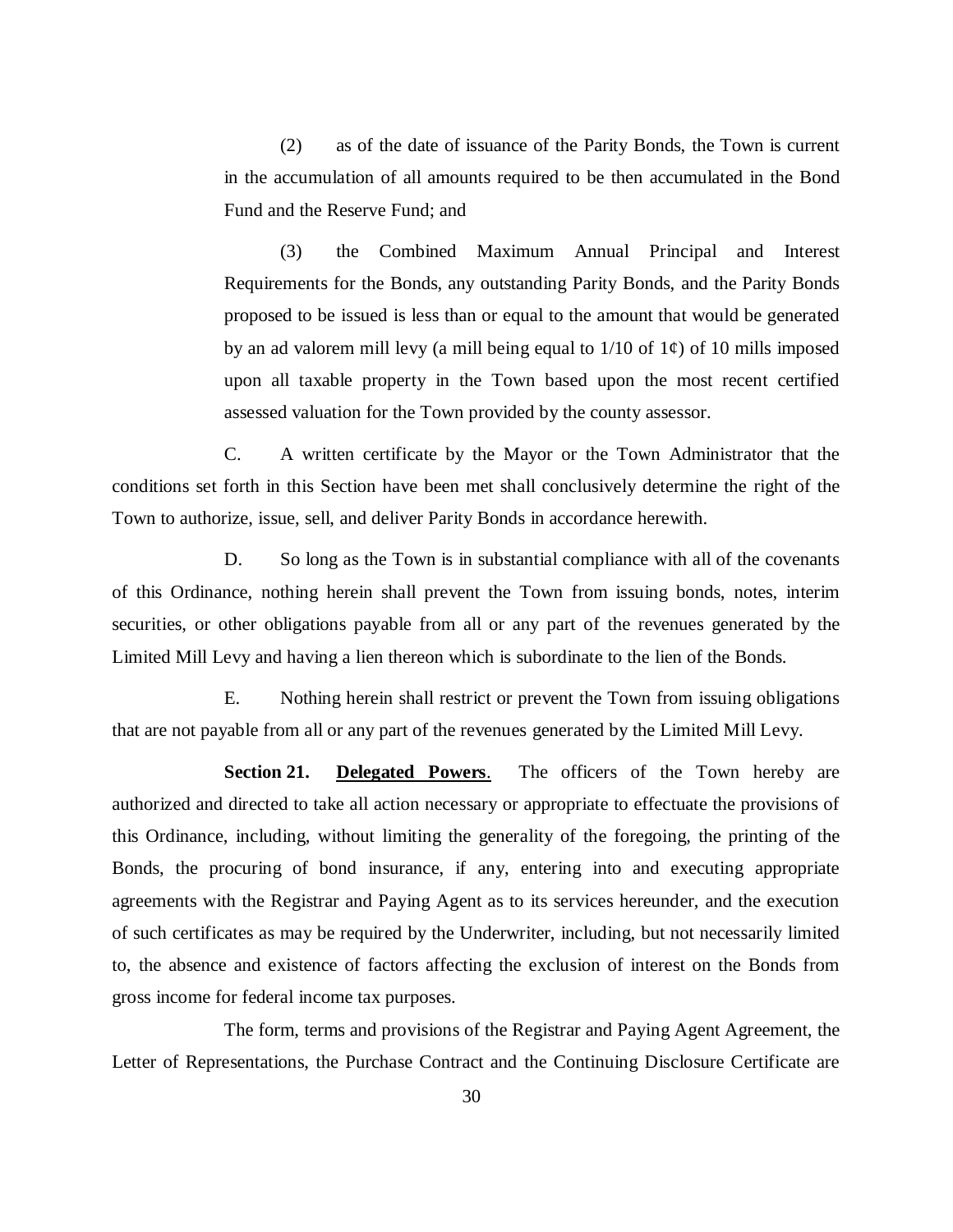hereby approved, and the Town shall enter into and perform its obligations under the Registrar and Paying Agent Agreement, the Letter of Representations, the Purchase Contract and the Continuing Disclosure Certificate in substantially the forms of such documents as are on file with the Town Clerk, with only such changes therein as are required by the circumstances and are not inconsistent herewith. The officers of the Town are hereby authorized and directed to execute and deliver such documents as required hereby. The Town Administrator or Mayor has the independent authority to make determinations in relation to the Bonds contained in the Sale Certificate subject to the parameters and restrictions contained in Section 5 of this Ordinance and has the authority to accept and execute the Purchase Contract and the Sale Certificate based on such determinations.

**Section 22. Official Statement.** The distribution and use of the Preliminary Official Statement is in all respects hereby ratified, approved and confirmed. The Underwriter is authorized to prepare or cause to be prepared, and the Mayor is authorized and directed to approve, on behalf of the Town, an Official Statement for use in connection with the offering and sale of the Bonds. The execution of the Official Statement by the Mayor shall be conclusively deemed to evidence the approval of the form and contents thereof by the Town.

**Section 23. Replacement of Registrar or Paying Agent**. The Registrar or Paying Agent may resign at any time on 30 days' prior written notice to the Town. The Town may remove said Registrar or Paying Agent upon 30 days' prior written notice to the Registrar and/or Paying Agent, as the case may be. If the Registrar or Paying Agent initially appointed hereunder shall resign, or if the Town shall replace such Registrar or Paying Agent, the Town may, upon notice mailed to each owner of any Bond at his address last shown on the registration records, appoint a successor Registrar or Paying Agent, or both. No resignation or dismissal of the Registrar or Paying Agent may take effect until a successor is appointed. Every such successor Registrar or Paying Agent shall be a bank or trust company having a shareowner's equity (e.g., capital, surplus, and undivided profits), however denominated, of not less than \$10,000,000. It shall not be required that the same institution serve as both Registrar and Paying Agent hereunder, but the Town shall have the right to have the same institution serve as both Registrar and Paying Agent hereunder.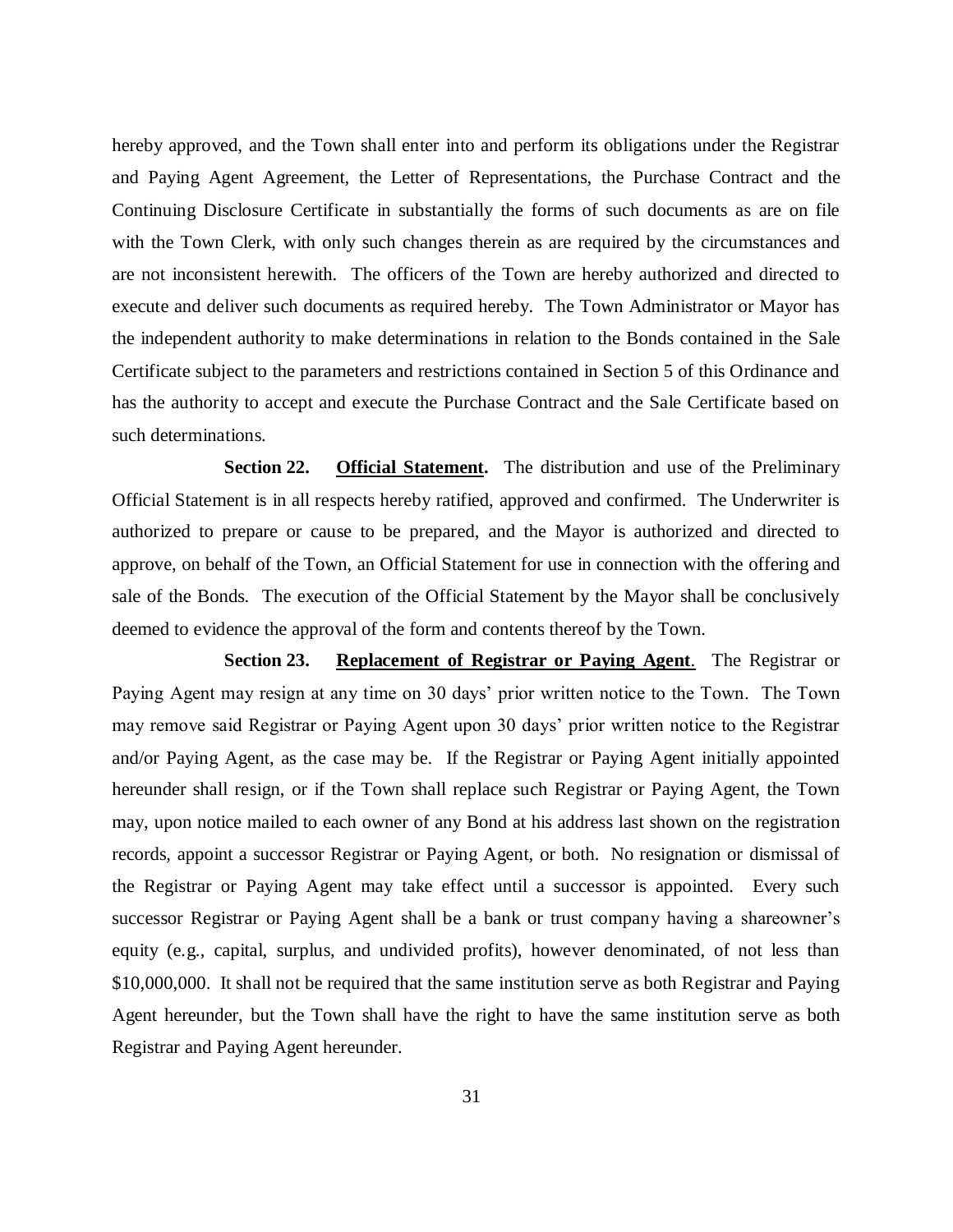**Section 24.** No Recourse against Officers and Agents. Pursuant to Section 11-57-209 of the Supplemental Act, if a member of the Board of Trustees, or any officer or agent of the Town acts in good faith, no civil recourse shall be available against such member, officer, or agent for payment of the principal of or interest on the Bonds. Such recourse shall not be available either directly or indirectly through the Board of Trustees or the Town, or otherwise, whether by virtue of any constitution, statute, rule of law, enforcement of penalty, or otherwise. By the acceptance of the Bonds and as a part of the consideration of their sale or purchase, any person purchasing or selling such Bond specifically waives any such recourse.

**Section 25. Conclusive Recital**. Pursuant to Section 11-57-210 of the Supplemental Act, the Bonds shall contain a recital that they are issued pursuant to certain provisions of the Supplemental Act. Such recital shall be conclusive evidence of the validity and the regularity of the issuance of the Bonds after their delivery for value.

**Section 26. Limitation of Actions.** Pursuant to Section 11-57-212 of the Supplemental Act, no legal or equitable action brought with respect to any legislative acts or proceedings of the Town in connection with the authorization or issuance of the Bonds, including but not limited to the adoption of this Ordinance, shall be commenced more than thirty days after the authorization of the Bonds.

**Section 27. Severability**. If any one or more sections, sentences, clauses or parts of this Ordinance shall for any reason be held invalid, such judgment shall not affect, impair, or invalidate the remaining provisions of this Ordinance, but shall be confined in its operation to the specific sections, sentences, clauses or parts of this Ordinance so held unconstitutional or invalid, and the inapplicability and invalidity of any section, sentence, clause or part of this Ordinance in any one or more instances shall not affect or prejudice in any way the applicability and validity of this Ordinance in any other instances.

**Section 28. Repealer.** All bylaws, orders, resolutions and ordinances, or parts thereof, inconsistent herewith are hereby repealed to the extent only of such inconsistency. This repealer shall not be construed to revise any bylaw, order, resolution or ordinance, or part thereof, heretofore repealed.

32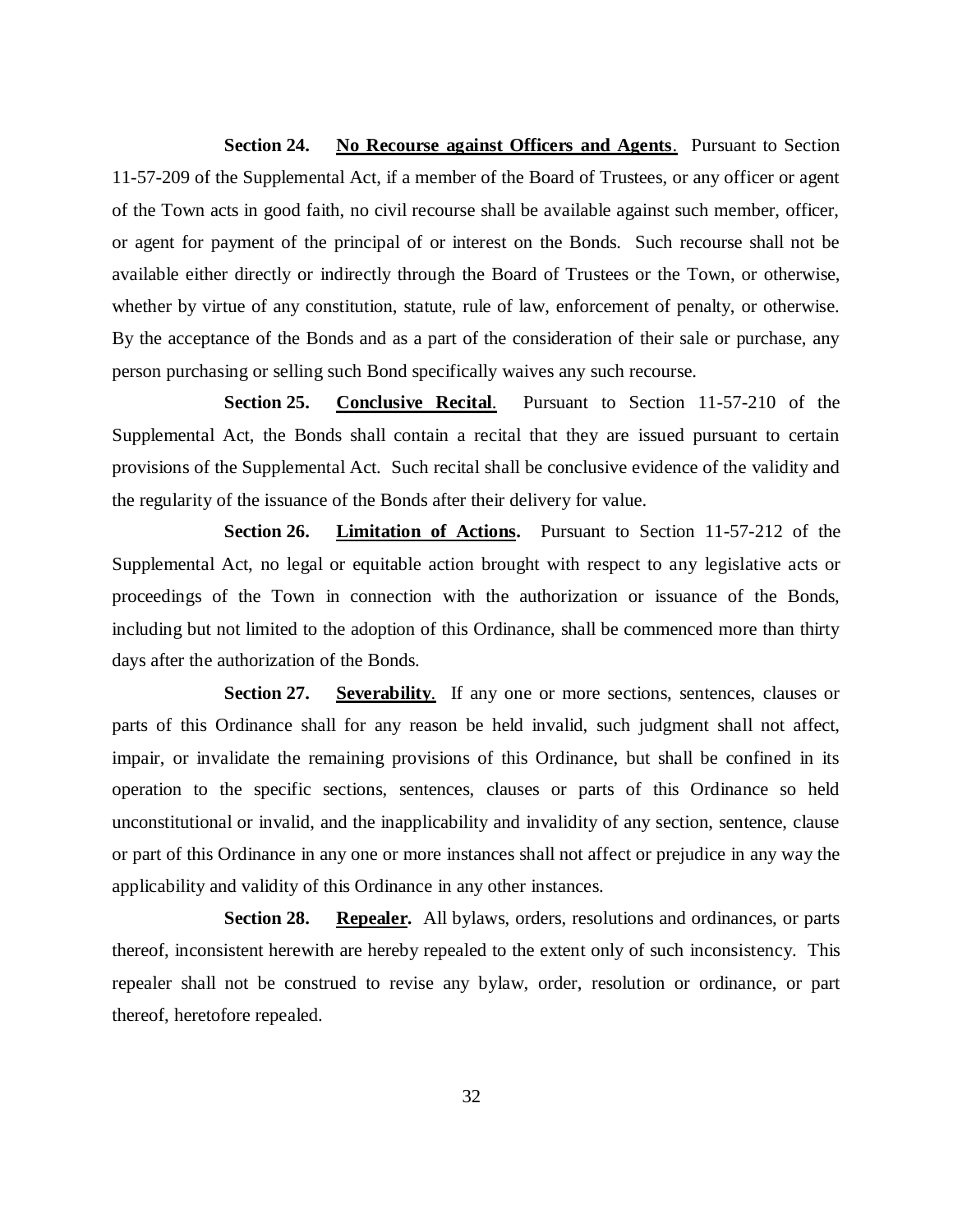### **Section 29. Amendment.**

A. The Town may, without the consent of, or notice to the owners of the Bonds, adopt such ordinances supplemental hereto (which supplemental amendments shall thereafter form a part hereof) for any one or more or all of the following purposes:

> (1) to cure any ambiguity, or to cure, correct or supplement any defect or omission or inconsistent provision contained in this Ordinance, or to make any provisions with respect to matters arising under this Ordinance or for any other purpose if such provisions are necessary or desirable and do not adversely affect the interests of the owners of the Bonds;

> (2) to subject to the lien of this Ordinance additional revenues, properties or collateral;

> (3) to grant or confer upon the Registrar for the benefit of the registered owners of the Bonds any additional rights, remedies, powers, or authority that may lawfully be granted to or conferred upon the registered owners of the Bonds; or

(4) to qualify this Ordinance under the Trust Indenture Act of 1939.

B. Exclusive of the amendatory ordinances permitted by Paragraph A of this Section, this Ordinance may, with the consent of the owners of not less than two-thirds (2/3) in aggregate principal amount of the Bonds then Outstanding, be amended or supplemented by ordinance adopted by the Board of Trustees as shall be deemed necessary or desirable by the Town for the purpose of modifying, altering, amending, adding to, or rescinding, in any particular, any of the terms or provisions contained in this Ordinance; provided, however, that, without the written consent of the owners of all of the Bonds adversely affected thereby, no such ordinance shall have the effect of permitting:

> (1) An extension of the maturity of any Bond authorized by this Ordinance; or

> (2) A reduction in the principal amount of any Bond or the rate of interest thereon; or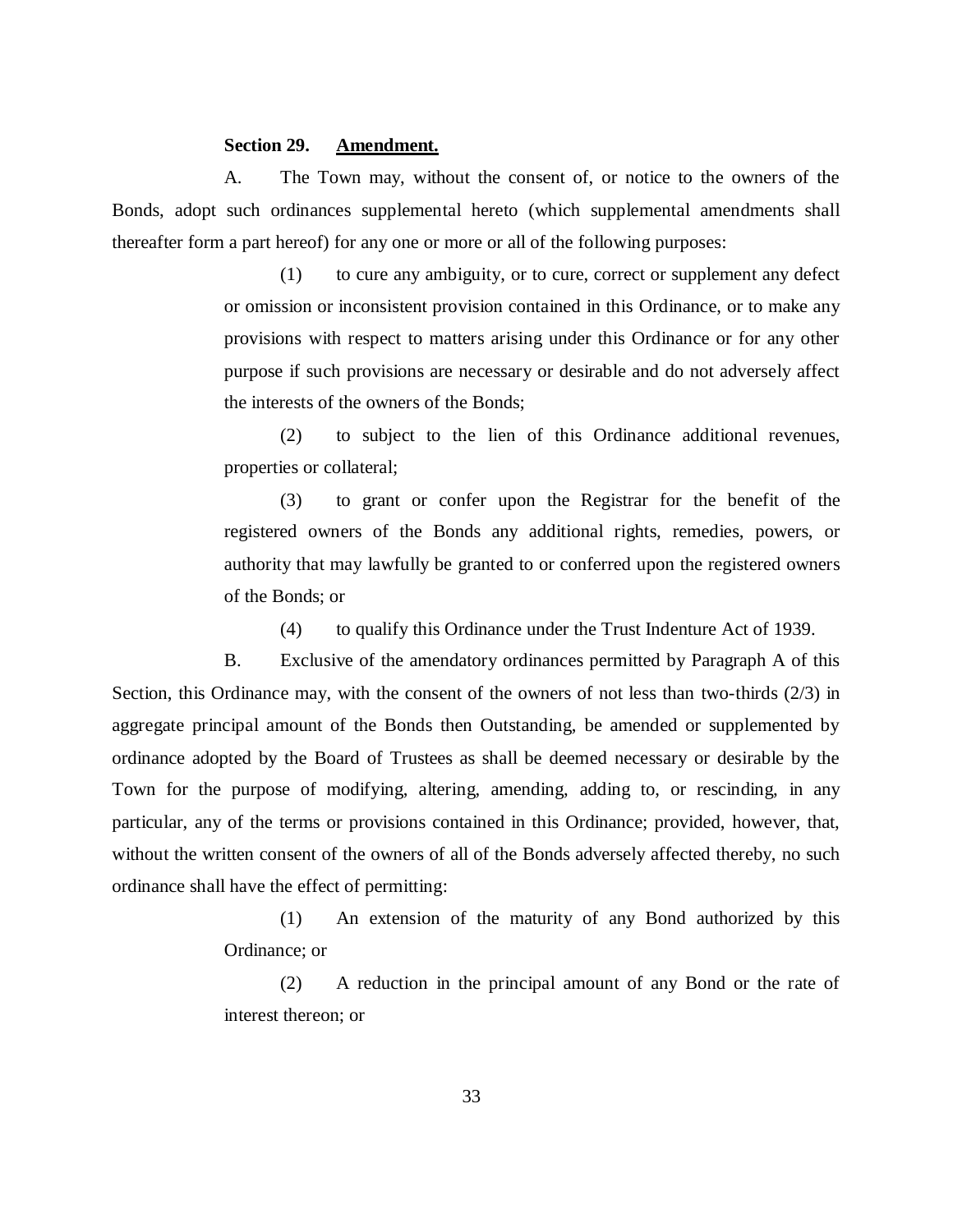(3) A reduction of the principal amount of Bonds required for consent to such amendatory or supplemental ordinance; or

(4) The establishment of priorities as between Bonds issued and Outstanding under the provisions of this Ordinance; or

(5) The modification of or otherwise affecting the rights of the owners of less than all of the Bonds then Outstanding.

Copies of any waiver, modification or amendment to this Ordinance shall be delivered to any entity then maintaining a rating on the Bonds.

**Section 30. Holidays.** If the date for making any payment or the last date for performing any act or exercising any right, as provided in this Ordinance, shall be a legal holiday or a day on which banking institutions in the city in which is located the Principal Office of the Registrar and Paying Agent are authorized by law to remain closed, such payment may be made, act performed or right exercised on the next succeeding day not a legal holiday or a day on which such banking institutions are authorized by law to remain closed, with the same force and effect as if done on the nominal date provided in this Ordinance, and no interest shall accrue for the period after such nominal date.

**Section 31. Ordinance Irrepealable**. After any of the Bonds herein authorized are issued, this Ordinance shall constitute a contract between the Town and the owners of the Bonds, and shall be and remain irrepealable until the Bonds and interest thereon shall be fully paid, canceled and discharged as herein provided.

**Section 32. Disposition of Ordinance**. This Ordinance, as adopted by the Board of Trustees shall be numbered and recorded by the Town Clerk in the official records of the Town. The adoption and publication shall be authenticated by the signatures of the Mayor, or Mayor Pro Tem, and Town Clerk, and by the certificate of publication.

**Section 33. Emergency Declaration**. It is hereby found and determined by the Board of Trustees that: (i) the construction and acquisition of the Project is necessary in the public interest in order to properly and safely serve the Town and its residents; (ii) the long-term financing of the Project by the issuance of the Bonds is necessary in order to reduce the costs of the Project. As a result of the foregoing, the Board of Trustees hereby declares that an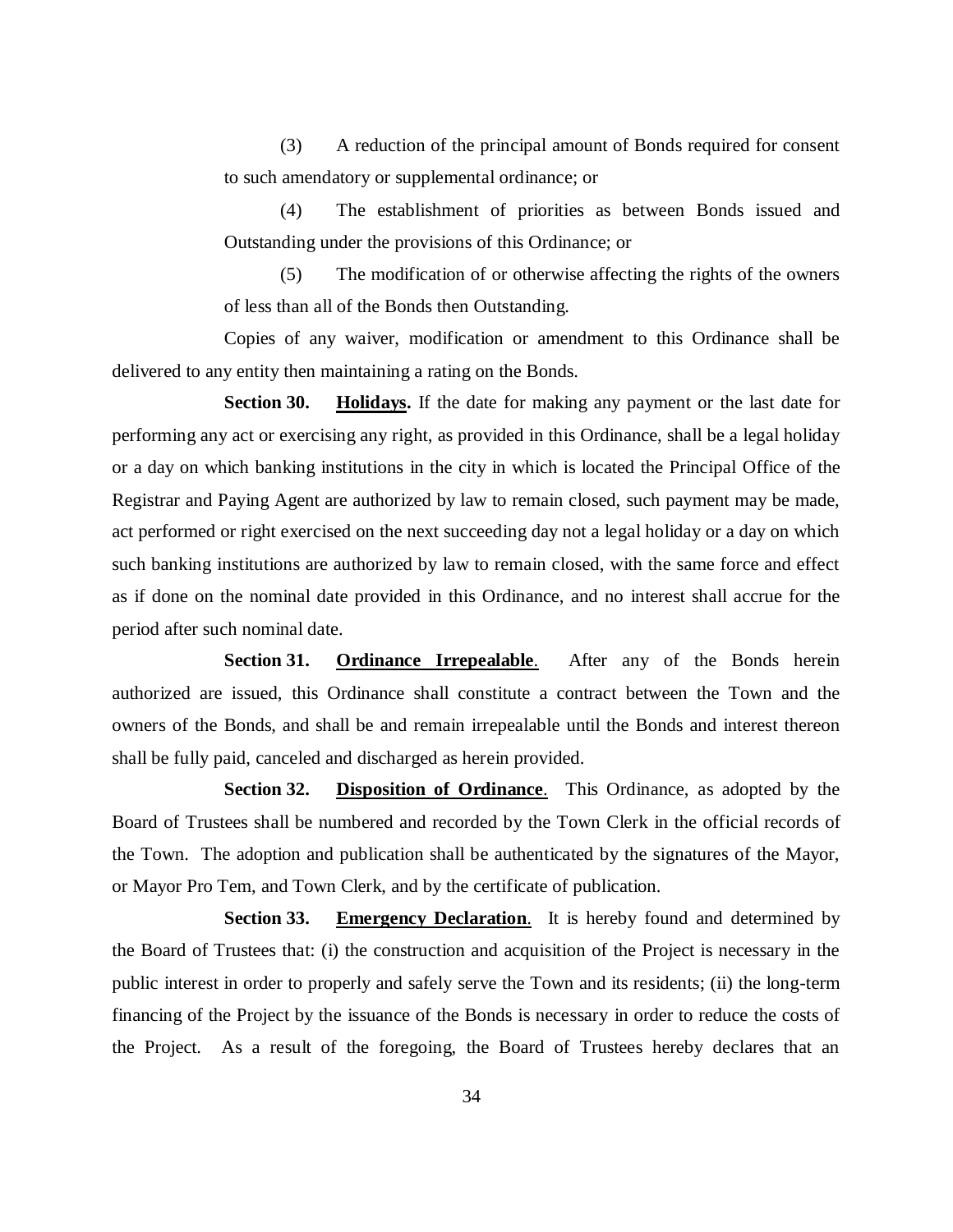emergency exists, and that this Ordinance is necessary to the immediate preservation of the public health and safety, all in accordance with §31-16-105, C.R.S.

**Section 34. Effective Date**. This Ordinance shall take effect upon adoption by the affirmative vote of three-fourths (3/4) of the members of the Board of Trustees pursuant to §31-16-105, C.R.S.

PASSED AND ADOPTED AS AN EMERGENCY ORDINANCE this 18<sup>th</sup> day of March, 2009.

(S E A L) **TOWN OF HUDSON, COLORADO**

Neal Pontius, Mayor

ATTEST:

\_\_\_\_\_\_\_\_\_\_\_\_\_\_\_\_\_\_\_\_\_\_\_\_\_\_\_\_\_\_\_\_\_\_\_\_ Judy McGill, Deputy Town Clerk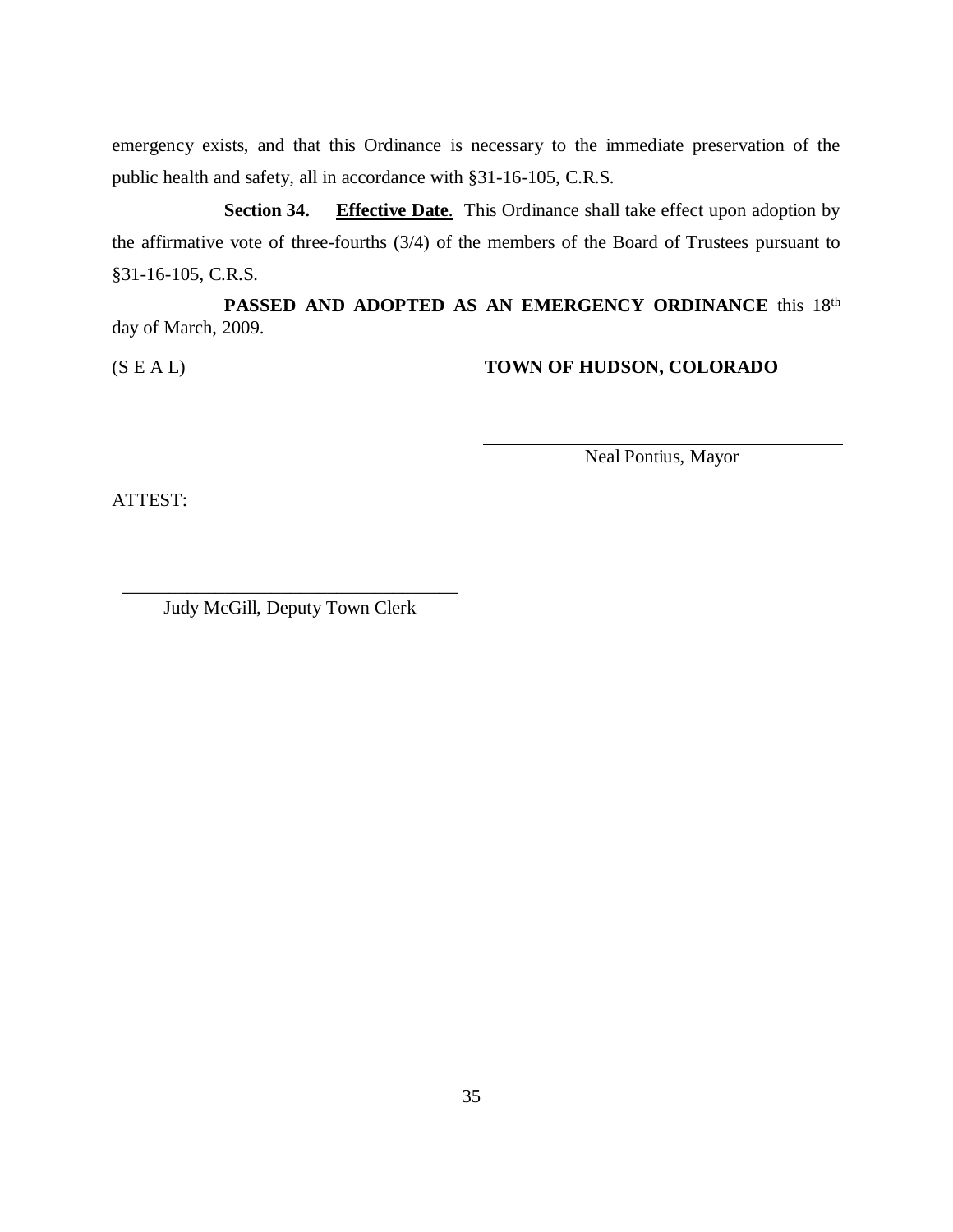| STATE OF COLORADO     |         |
|-----------------------|---------|
|                       |         |
| COUNTY OF WELD        | $)$ SS. |
|                       |         |
| <b>TOWN OF HUDSON</b> |         |

I, Judy McGill, the Deputy Town Clerk of the Town of Hudson, Colorado, do hereby certify:

1. That the foregoing pages are a true, correct, and complete copy of an ordinance (the "Ordinance") concerning the Town's Limited Tax General Obligation Bonds, Series 2009 adopted by the Board of Trustees (the "Board") of the Town at a regular meeting of the Board held at the Town Hall on March 18, 2009.

2. The Ordinance was adopted on first reading as an emergency ordinance at an open, regular meeting of the Board on March 18, 2009 by an affirmative vote of three fourths (3/4) of the members of the Board as follows:

| Name                | "Yes" | $^{\circ}$ No" | Absent | Abstain |
|---------------------|-------|----------------|--------|---------|
| <b>Neal Pontius</b> |       |                |        |         |
| John Honnold        |       |                |        |         |
| Barbara Baker       |       |                |        |         |
| Isidro Guardado     |       |                |        |         |
| Dwayne Haynes       |       |                |        |         |
| Robert Lehl         |       |                |        |         |
| Tammy McCain        |       |                |        |         |

3. The Ordinance has been signed by the Mayor, sealed with the corporate seal of the Town, attested by me as Deputy Town Clerk, and duly recorded in the books of the Town; and that the same remains of record in the book of records of the Town.

4. That notice of the regular meeting of March 18, 2009 attached hereto as Exhibit  $\overline{A}$  was posted within the Town at least 24 hours before such meeting as required by law.

5. That the Ordinance was published in full after first reading in the *Greeley Tribune*, a newspaper of general circulation within the Town, on \_\_\_\_\_\_\_\_\_\_\_\_\_\_, 2009. The affidavit of publication is attached hereto as **Exhibit B**.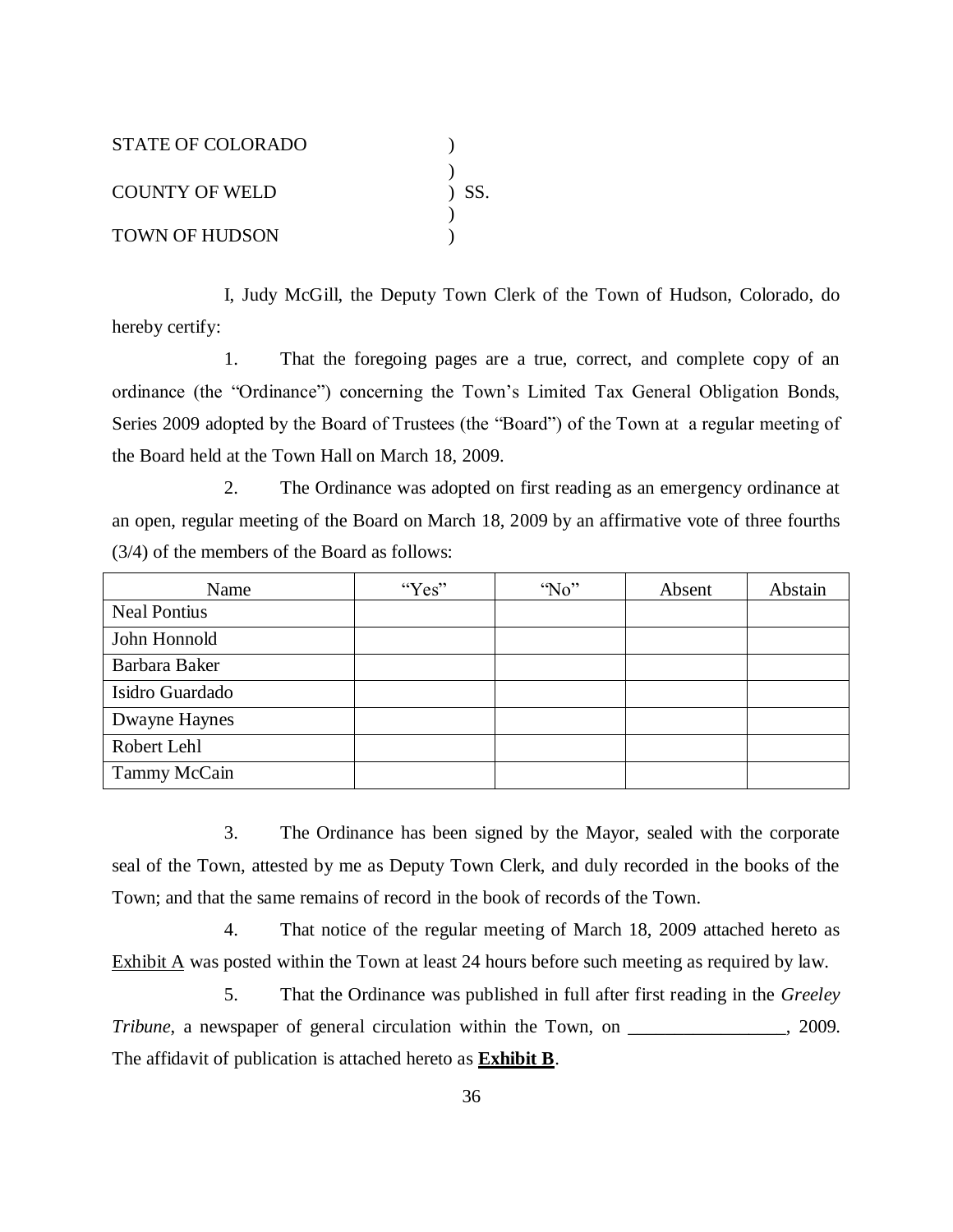IN WITNESS WHEREOF, I have hereunto set my hand and affixed the seal of said Town this \_\_\_\_\_\_\_ day of \_\_\_\_\_\_\_\_\_\_\_\_, 2009.

(SEAL) Judy McGill, Deputy Town Clerk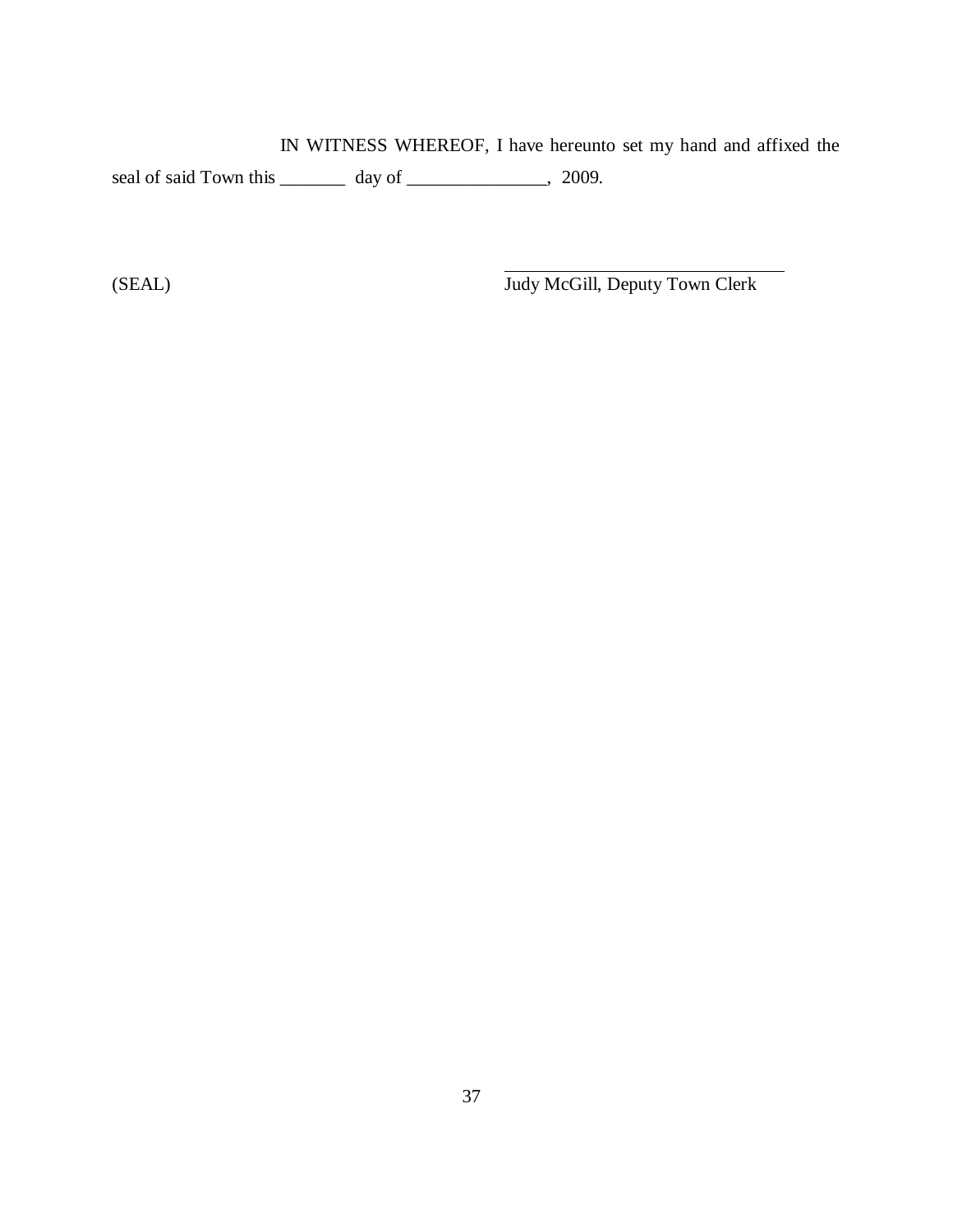# EXHIBIT A

(Attach Notice of Meeting)